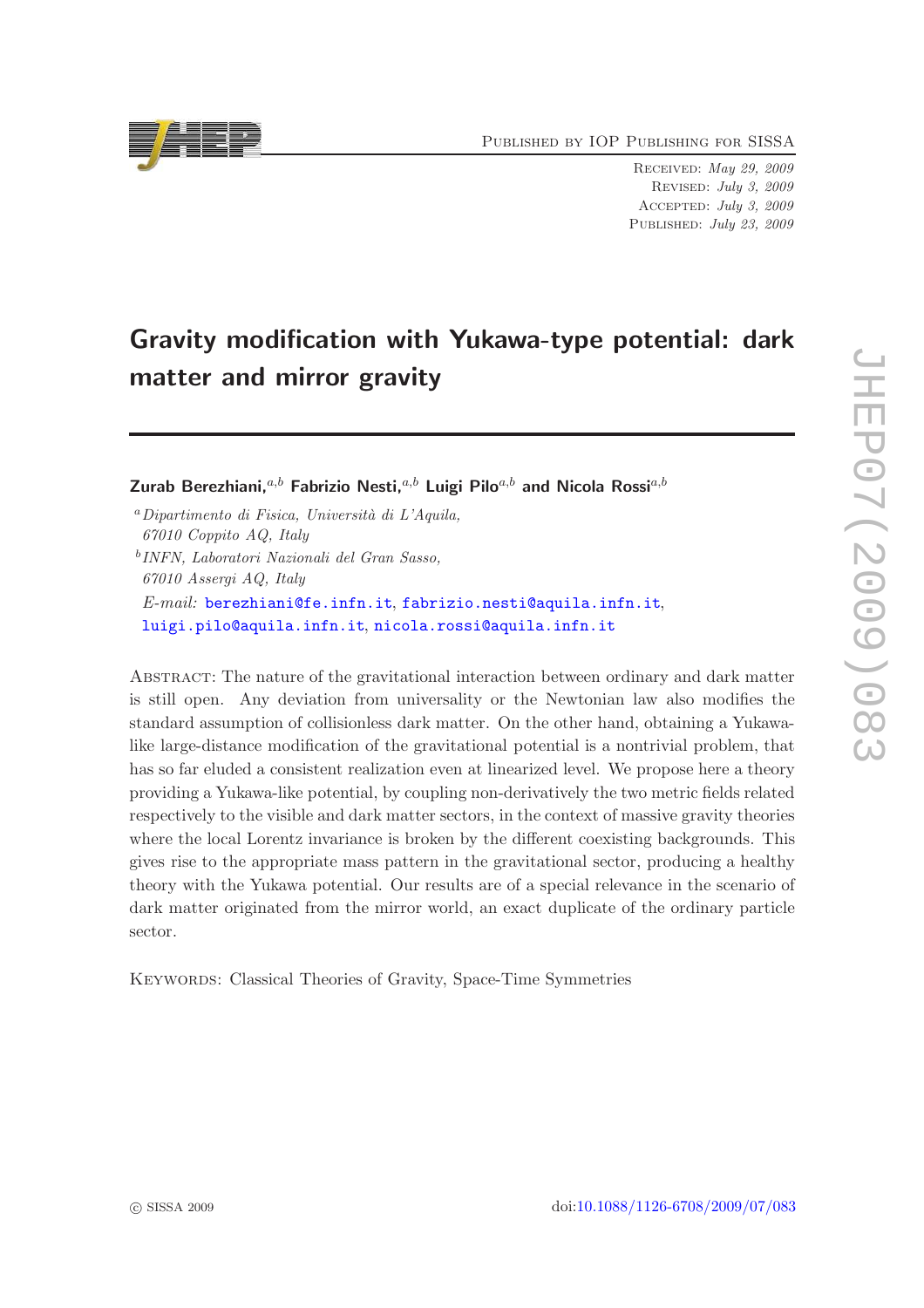#### Contents

| 1 Introduction                                   |                         |
|--------------------------------------------------|-------------------------|
| 2 Bigravity: a review of the linearized analysis | $\overline{\mathbf{4}}$ |
| 3 Effective Higgs phase                          | 7                       |
| 4 Conclusions                                    | 12                      |
| A General Yukawa-like potential                  | 14                      |
| B Explicit solution for potential $(3.22)$       | 15                      |

#### <span id="page-1-0"></span>1 Introduction

The problem of obtaining a Yukawa-like potential in a consistent theory of gravity is a nontrivial task and attempts in this direction date back to 1939 when Fierz and Pauli (FP) added a mass term m to the Lorentz-invariant action of the free spin-2 graviton  $[1]$  $[1]$ . Unfortunately, the resulting FP theory of massive gravity is unfit to be a consistent modification of GR because of the van Dam-Veltmann-Zakharov (vDVZ) discontinuity [\[2\]](#page-16-1): also in the limit  $m \to 0$  the bending of light is 25% off the extremely precise experimental limit.

A further, theoretical, problem is that the fine-tuning needed to single out the ghostfree action at linearized level is spoiled by interactions and a sixth ghost-like mode starts to propagate, making the whole theory unstable [\[3\]](#page-16-2) and unpredictable below some (unacceptably large) distance scale. The problem was reexamined in the framework of effective field theories realising that the reason behind the misbehavior of FP massive gravity is strong coupling of the scalar sector [\[4\]](#page-16-3).

It has been shown that the sickness of the FP theory has its roots in the Lorenz invariance [\[5\]](#page-16-4). Indeed, retaining only rotational invariance, one can avoid the vDVZ discontinuity and the propagation of ghost-like states  $[6, 7]$  $[6, 7]$  (for a different approach, see  $[8]$ ). In these models, gauge invariance is broken by Lorentz-breaking mass terms, and the gauge modes that would start propagating, acquire a well behaved kinetic term, or do not propagate at all. What happens is that via Lorenz-breaking one can cure the discontinuity problem in the "spatial" sector while avoiding ghost-like propagating states.

In the context of bigravity [\[9](#page-16-8)], a suitable realization of a Lorenz-breaking (LB) mas-sive phase of gravity can be obtained [\[10,](#page-16-9) [11](#page-16-10)]. In addition to our metric field  $g_{1\mu\nu}$  and normal matter minimally coupled to  $g_{1\mu\nu}$ , described by the Lagrangian  $\mathcal{L}_1$  (sector 1 in the following), one introduces a second metric tensor  $g_{2\mu\nu}$  related to a hidden sector 2 (dark matter) with Lagrangian  $\mathcal{L}_2$ . Therefore, the visible and dark components are associated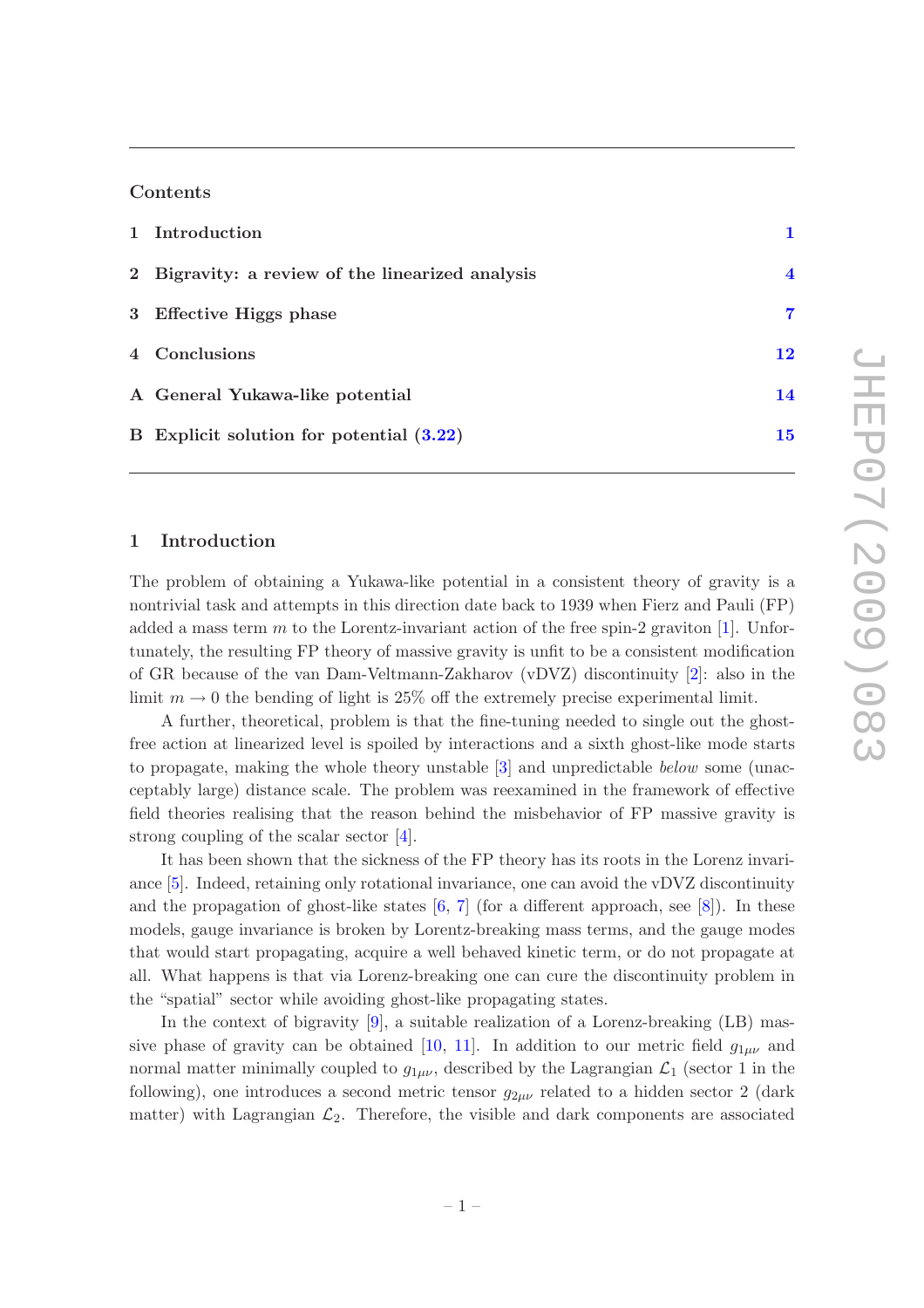to separate gravitational sectors. The action of this theory consists of an Einstein-Hilbert term for each metric, plus an interaction term V

<span id="page-2-1"></span>
$$
S = \int d^4x \left[ \sqrt{g_1} \left( M_1^2 R_1 + \mathcal{L}_1 \right) + \sqrt{g_2} \left( M_2^2 R_2 + \mathcal{L}_2 \right) + \epsilon^4 \left( g_1 g_2 \right)^{1/4} V(X) \right], \tag{1.1}
$$

where  $M_{1,2}$  are the "Planck" masses of the two sectors and  $\epsilon$  is some small mass scale which essentially will define the graviton mass through a see-saw type relation  $m_g \sim \epsilon^2/M_P$ ,  $M_P$ being the experimental Planck mass (of course related to  $M_{1,2}$ ). The metric determinants are denoted  $g_1$  and  $g_2$ , and the interaction potential V among the two metrics is assumed to be non-derivative, so that it can always be taken as a scalar function of  $X^{\mu}_{\nu} = g_1^{\mu\alpha}$  $\int_{1}^{\mu\alpha} g_{2\alpha\nu}$ . The invariance under diffeomorphisms is not broken; local Lorentz invariance, on the other hand, is spontaneously broken because in general there is no local Lorentz frame in which the two metric tensors  $g_{1\mu\nu}$  and  $g_{2\mu\nu}$  are proportional. Nonetheless, because each matter sector is minimally coupled to its own metric, the weak equivalence principle is respected and the breaking of local Lorentz invariance is transmitted only gravitationally. Once a flat rotationally invariant background is found, in the weak field limit a Lorentz breaking mass term for the gravitational perturbations emerges in a natural way from the expansion of the interaction term in the action [\[10\]](#page-16-9).

One should point out that when  $V$  is absent the gauge symmetry is enlarged, because one can transform  $g_{1\mu\nu}$  and  $g_{2\mu\nu}$  by using two independent diffeomorphisms. On the other hand when V is turned on the symmetry is reduced to the common (diagonal) diffeomorphism group, corresponding to general covariance. As a result a massless graviton is always present, besides the massive excitations. As shown in  $[10]$ , in the Lorentz breaking phase only tensors propagate, in particular in the vector and scalar sectors no time derivatives are present. The Newtonian potential is modified in the infrared, but the modification is not Yukawa-like. In fact, at linearized level, the deviation from a  $1/r$  potential is a linearly growing term  $[7, 10]$  $[7, 10]$  $[7, 10]$ .<sup>[1](#page-2-0)</sup>

In order to have a massive phase with a Yukawa-like potential, bigravity must then be enlarged. In this paper we generalize the above construction and show that one can use a further rank-2 field  $g_{3\mu\nu}$  as a Higgs field to achieve the Yukawa potential. The size of the fluctuations of  $g_{3\mu\nu}$  is controlled by a 3rd "Planck" mass  $M_3$  entering in its EH action. We will show that, in the limit  $M_3 \gg M_{1,2}$ ,  $g_{3\mu\nu}$  can be consistently decoupled and one is left with an effective bigravity theory with a Yukawa-like component of the gravitational potential. The tensor  $g_{3\mu\nu}$  plays the role of a symmetry-breaking field, communicating the breaking of Lorentz invariance to  $g_{1\mu\nu}$  and  $g_{2\mu\nu}$  and thus introducing Lorentz-breaking mass terms to their fluctuations. The resulting phase of gravity features a Yukawa-modified static potential while still avoiding any propagation of ghosts and the vDVZ discontinuity, and this result survives in the limit of decoupling  $q_3$ .

This modification of gravity at large distances can then open new possibilities for the nature of dark matter. In the present paradigm the visible matter amounts only to about

<span id="page-2-0"></span><sup>&</sup>lt;sup>1</sup>Such a term clearly breaks perturbativity at some large distance  $r > r_{IR}$ , but remarkably this behavior is cured by the non-perturbative treatment [\[12\]](#page-16-11) showing that the linear term is replaced by a non-analytic term  $r^{\gamma}$ .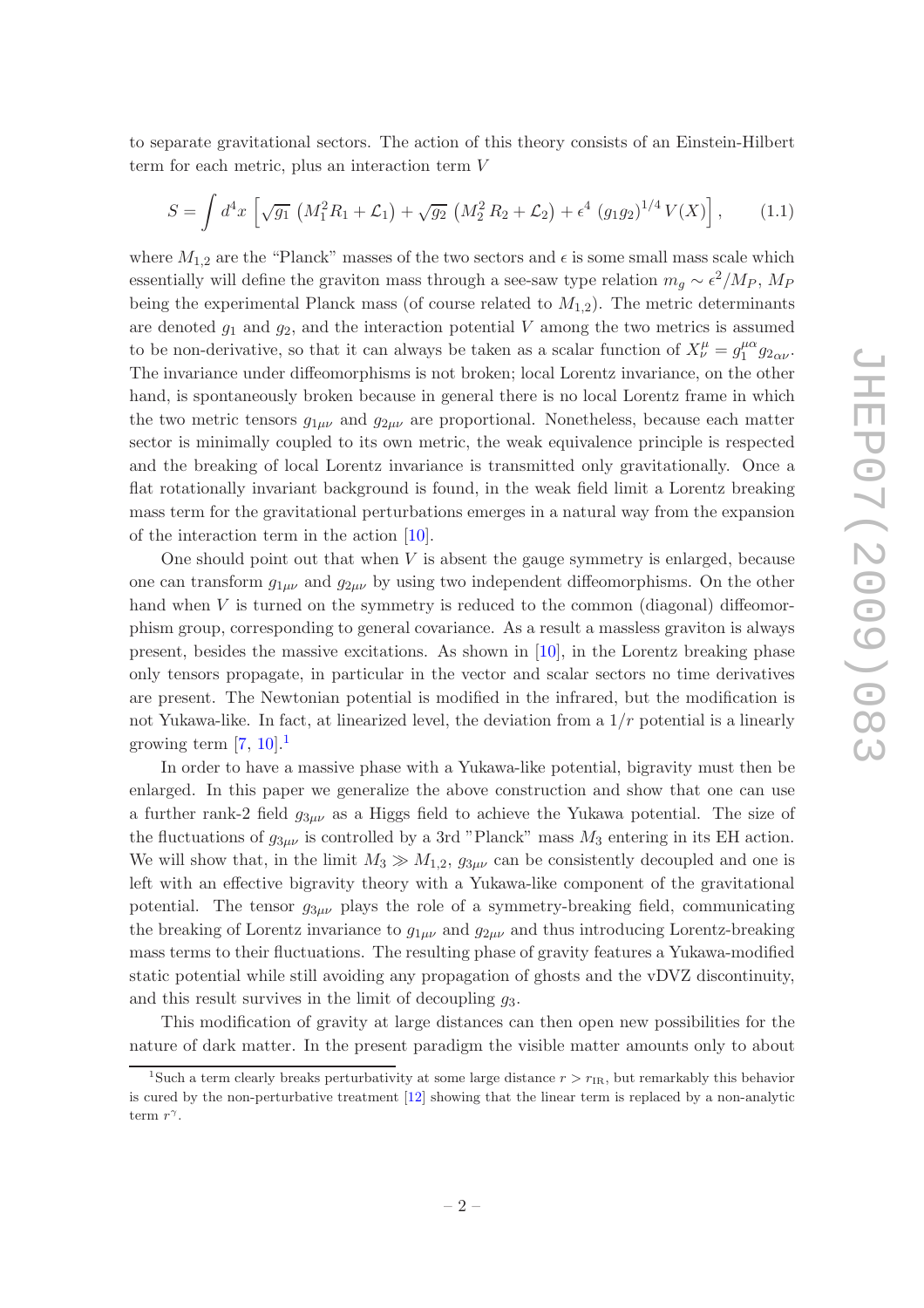4% of the present energy density of the Universe while the fraction of dark matter is about 5 times bigger. Cosmological observations are consistent with the hypothesis of cold dark matter. On the other hand, the situation at the galactic scale is rather different. According to the CDM paradigm cold and collisionless dark matter is distributed, differently from the visible matter, along the galactic halos and is responsible for the anomalous behaviour of galactic rotational curves. However, in CDM the curves obtained using N-body simulations do not reproduce the observed rotational curves of small galaxies [\[13](#page-16-12), [14](#page-17-0)]. The implicit assumption behind this scenario is that gravitational interaction between matter and dark matter is universal and Newtonian. If these hypotheses are relaxed our view and phenomenological modelling may be radically modified.

One of the intriguing possibilities is to consider dark matter as matter of a hidden gauge sector which is an exact copy of the ordinary particle sector, so that along with the ordinary matter: electrons, nucleons, etc. the Universe contains also the mirror matter as mirror electrons, mirror nucleons, etc. with exactly the same mass spectrum and interaction properties. Such a parallel sector, dubbed as mirror world [\[15\]](#page-17-1), can have many interesting phenomenological and cosmological implications (for a review, see [\[16\]](#page-17-2)). In particular, the baryon asymmetry in both sectors can be generated via out-of-equilibrium B−L and CP violating processes between the ordinary and mirror particles [\[17](#page-17-3)] and it can naturally explain the proportion between the visible and dark matter fractions in the Universe. Such processes can be induced by some very weak interaction between ordinary and mirror sectors. The very same interaction can also induce mixing terms between neutral particles of the two sectors, as e.g. kinetic mixing for photons [\[18\]](#page-17-4) or mass mixing in the case of the neutrinos and neutrons [\[19](#page-17-5)].

Mirror matter, dark in terms of ordinary photons, is coupled with ordinary matter through gravity and can be a viable candidate for dark matter. As it was shown in [\[20\]](#page-17-6), the cosmological observations on large scale structure and CMB are consistent with the mirror dark matter picture. However, the essential problem emerges at the galaxy scales. It is difficult to understand how the mirror matter, being collisional and dissipative as normal matter, could produce extended galactic halos and thus explain the galactic rotational curves.

In this paper we show that this difficulty is overcome if mirroring is extended also to the gravitational sector as encoded in the action  $(1.1)$ , normal and mirror matter have separate gravitational interactions associated with  $g_{1\mu\nu}$  and  $g_{2\mu\nu}$ . A healthy Yukawa modification of the gravitational potential appears when Lorentz breaking is induced by the third metric  $g_{3\mu\nu}$  (whose "Planck" mass  $M_3$  is eventually taken to be much larger than the ordinary Planck mass  $M_P$ ). Explicitly, the potential felt by a test particle of the type 1 (normal matter) at the distance  $r$  from a source is

<span id="page-3-0"></span>
$$
\phi(r) = \frac{G}{2r} \left[ (m_1 + m_2) + (m_1 - m_2) e^{-r/r_m} \right],
$$
\n(1.2)

where G is the Newton constant,  $m_1$  and  $m_2$  are respectively the masses of the visible (type 1) and mirror (type 2) matter sources, and  $r_m = m^{-1}$  is a Yukawa length scale. Hence, at small distances  $r \ll r_m$ , gravitational force between two sectors is not universal: normal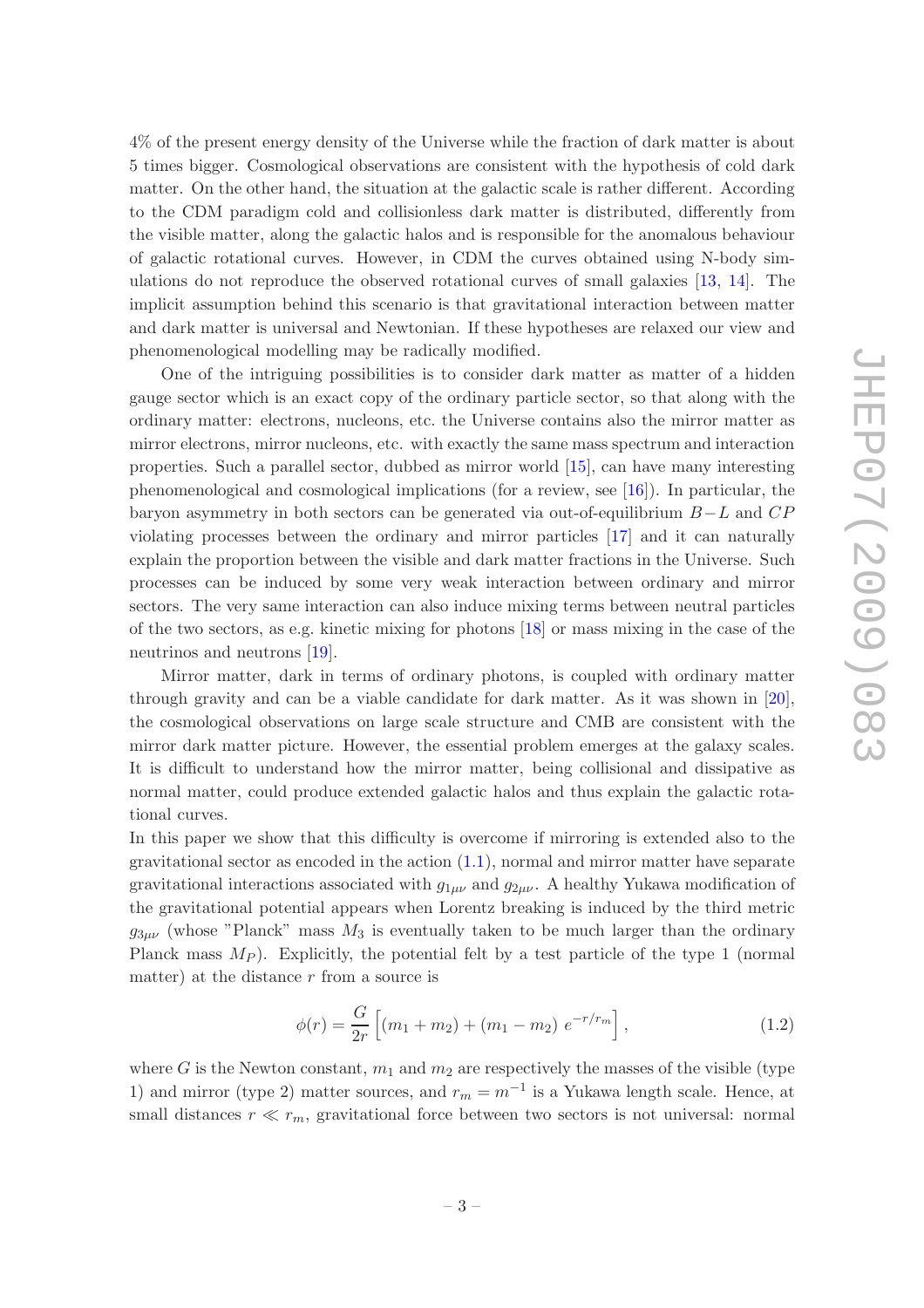and mirror matter effectively do not interact gravitationally. At distances  $r \ll r_m$  a normal test mass interacts only with  $m_1$  through the ordinary Newton potential. However, at large distances  $r \gg r_m$  gravity becomes universal and Newtonian, a test particle feels both ordinary and dark matter and attributes to the source a total mass  $(m_1 + m_2)$  with an effectively halved Newton constant  $G/2$ . The main result of this work is to reproduce the potential [\(1.2\)](#page-3-0) in a consistent model of gravity.

This scenario can have interesting astrophysical implications. One can show [\[21](#page-17-7)] that the galactic rotational curves are reproduced even if dark matter<sup>[2](#page-4-1)</sup> has a similarly "clumped" distribution as normal matter, as it is expected from its dissipative character.

The paper is organized as follows: in section 2 we review the linearized analysis of bigravity theories that will be used as building block for our model, in particular both the Lorentz breaking and Lorentz invariant phases are discussed. In section 3 we introduce the model and show how a Yukawa potential arises in the limit when the additional metric is decoupled. In section 4 we discuss our findings. Finally, in appendix A the general expression of the Yukawa-like potential is given, and appendix B contains the detailed expressions for the graviton mass matrices and an example of the interaction potential having all the required features.

### <span id="page-4-0"></span>2 Bigravity: a review of the linearized analysis

<span id="page-4-2"></span>In bigravity generically one can find bi-flat SO(3) preserving vacuum solutions [\[10\]](#page-16-9):

$$
\bar{g}_{1\mu\nu} = \eta_{\mu\nu} = \text{diag}(-1, 1, 1, 1)
$$
  
\n
$$
\bar{g}_{2\mu\nu} = \hat{\eta}_{\mu\nu} = \omega^2 \text{diag}(-c^2, 1, 1, 1);
$$
\n(2.1)

we have set the speed of light in our sector  $(1)$  to one in natural units, whereas c is the speed of light in the hidden sector 2 and  $\omega$  is a relative constant conformal factor. Once V is given, c and  $\omega$  can be computed by solving the equations of motion following from [\(1.1\)](#page-2-1), and if  $c \neq 1$  Lorentz symmetry is broken. Consider the linearized theory obtained by expanding the total action  $(1.1)$  at quadratic level in the metric perturbations around the bi-flat background [\(2.1\)](#page-4-2):

$$
g_{1\mu\nu} = \eta_{\mu\nu} + h_{1\mu\nu} , \qquad g_{2\mu\nu} = \hat{\eta}_{\mu\nu} + \omega^2 h_{2\mu\nu} . \tag{2.2}
$$

The gravitational perturbations  $h_{1\mu\nu}$  and  $h_{2\mu\nu}$  interact with matter 1 and 2 through their conserved EMTs, respectively  $T_1^{\mu\nu}$  $T_1^{\mu\nu}$  and  $T_2^{\mu\nu}$  $2^{\mu\nu}$ . Since the background preserves rotations, it is convenient to decompose the perturbations  $h_{a\mu\nu}$   $(a = 1, 2)$  according to irreducible SO(3) representations

$$
h_{a00} = \psi_a, \qquad h_{a0i} = u_{ai} + \partial_i v_a,
$$
  

$$
h_{aij} = \chi_{aij} + \partial_i S_{aj} + \partial_j S_{ai} + \partial_i \partial_j \sigma_a + \delta_{ij} \tau_a.
$$
 (2.3)

<span id="page-4-1"></span> ${}^{2}$ For bigravity inspired interpretation of dark matter see [\[22](#page-17-8)].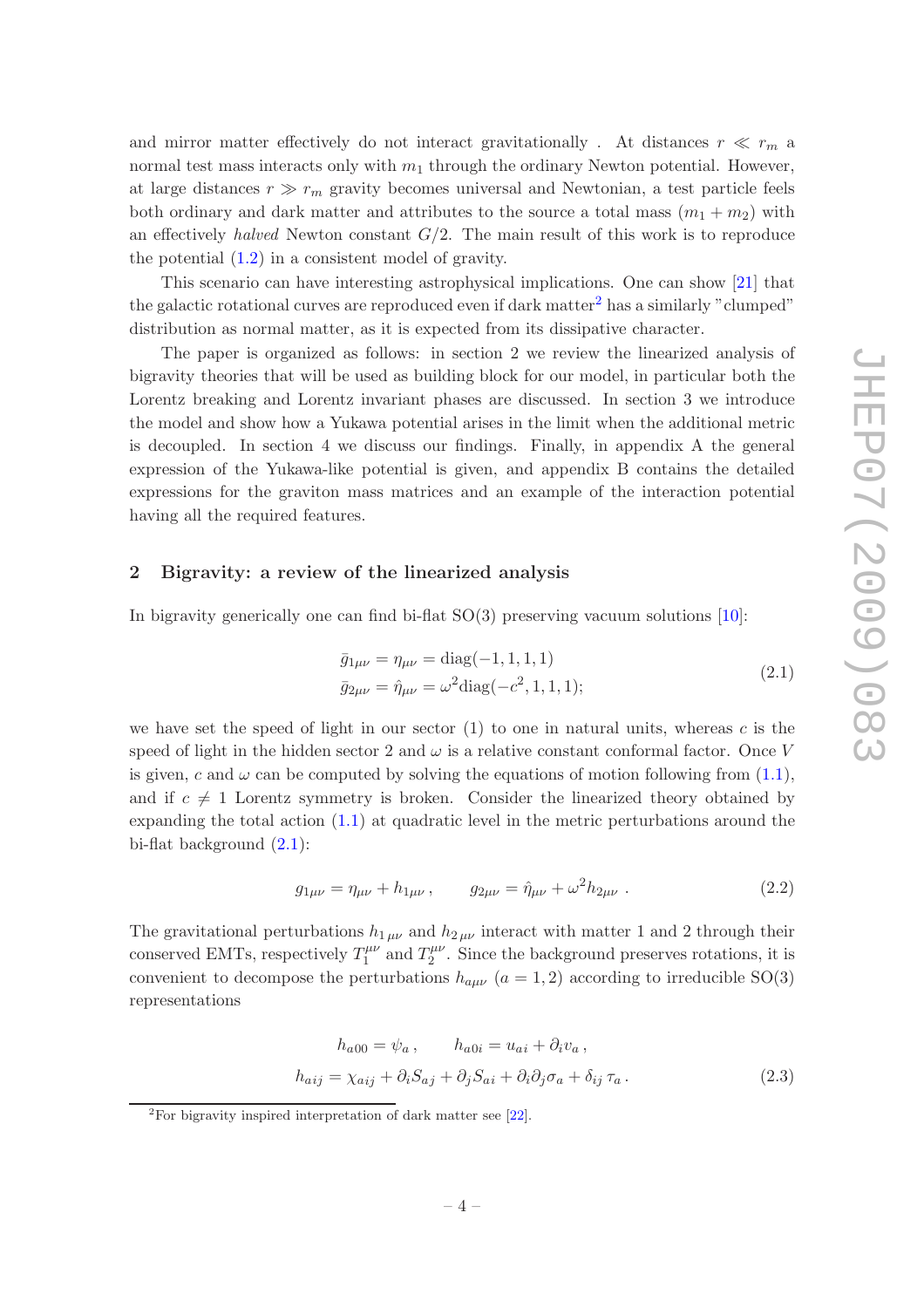For each perturbation  $h_{a\mu\nu}$  one has a gauge invariant transverse traceless tensor  $\chi_{aij}$ , two vectors and four scalars. The quadratic Lagrangian  $\mathcal{L}$  reads

<span id="page-5-1"></span>
$$
\mathcal{L} = \mathcal{L}_{kin} + \mathcal{L}_{mass} + \mathcal{L}_{src},\tag{2.4}
$$

$$
\mathcal{L}_{\text{kin}} = \frac{1}{4} \chi_{ij}^t \mathcal{K} (\mathcal{C}^2 \Delta - \partial_t^2) \chi_{ij} - \frac{1}{2} w_i^t \mathcal{K} \Delta w_i + \phi^t \mathcal{K} \Delta \tau - \frac{1}{2} \tau^t \mathcal{K} (\mathcal{C}^2 \Delta - 3 \partial_t^2) \tau.
$$
 (2.5)

We have introduced a compact notation for the fluctuations:  $h_{\mu\nu} = (h_{1\mu\nu}, h_{2\mu\nu})^t$ ,  $\chi_{ij} =$  $(\chi_{1ij}, \chi_{2ij})^t$  and the following  $2 \times 2$  matrices:  $C = \text{diag}(1, c)$ ,  $\mathcal{K} = M_1^2 \text{diag}(1, \kappa)$  and  $\kappa =$  $M_2^2/M_1^2\omega c$ . In the kinetic term coming from the expansion of EH terms, the fluctuations enter only through the gauge invariant combinations  $\chi_{a\mu\nu}$ ,  $w_i = u_i - \partial_t S_i$  and  $\phi = \psi$  $2\partial_t v + \partial_t^2 \sigma$ . Finally,  $\mathcal{L}_{src}$  describes the gravitational coupling to matter conserved sources

<span id="page-5-2"></span>
$$
\mathcal{L}_{\rm src} = T_{0i}^t \mathcal{C}^{-1} W_i - T_{00}^t \frac{\mathcal{C}^{-3}}{2} \phi - T_{ii}^t \frac{\mathcal{C}}{2} \tau - T_{ij}^t \frac{\mathcal{C}}{2} \chi_{ij} \,. \tag{2.6}
$$

Clearly  $\mathcal{L}_{kin}$  and  $\mathcal{L}_{src}$  are gauge invariant. The mass term  $\mathcal{L}_{mass}$  is produced by the expansion of the interaction potential V. For the bi-flat background  $(2.1)$  the mass term  $\mathcal{L}_{\text{mass}}$ has the following form

$$
\mathcal{L}_{\text{mass}} = \frac{\epsilon^4}{4} \Big( h_{00}^t \mathcal{M}_0 h_{00} + 2h_{0i}^t \mathcal{M}_1 h_{0i} - h_{ij}^t \mathcal{M}_2 h_{ij} + h_{ii}^t \mathcal{M}_3 h_{ii} - 2h_{ii}^t \mathcal{M}_4 h_{00} \Big)
$$
(2.7)

and the explicit value of the mass matrices can be easily computed for any given V.

It is however crucial to realize that due to linearized gauge invariance the mass matrices have the following property [\[10\]](#page-16-9)

<span id="page-5-0"></span>
$$
\mathcal{M}_{0,1,4}\begin{pmatrix} 1 \\ c^2 \end{pmatrix} = 0, \qquad \mathcal{M}_{1,2,3}\begin{pmatrix} 1 \\ 1 \end{pmatrix} = 0, \qquad \mathcal{M}_4^t\begin{pmatrix} 1 \\ 1 \end{pmatrix} = 0.
$$
 (2.8)

Thus general covariance forces the mass matrices to be at most of rank one.

Lorenz-Invariant (LI) phase. In this case an FP graviton mediates Yukawa-like potential. Indeed, when  $c = 1$ , two conditions in [\(2.8\)](#page-5-0) coincides, allowing a non-zero  $\mathcal{M}_1$  and all mass matrices are rank one and proportional:

$$
\mathcal{M}_0 = \lambda_0 \mathcal{P}, \quad \mathcal{M}_1 = \mathcal{M}_2 = \lambda_2 \mathcal{P}, \qquad \mathcal{M}_3 = \mathcal{M}_4 = (\lambda_2 + \lambda_0) \mathcal{P}, \quad \mathcal{P} = \begin{pmatrix} 1 & -1 \\ -1 & 1 \end{pmatrix}. \tag{2.9}
$$

After introducing a canonically normalized graviton field  $h^{(c)} = \mathcal{K}^{1/2}h$ , the mass matrices can be diagonalized by a rotation of angle  $\vartheta$  with  $\tan \vartheta = \kappa^{1/2} = M_2/\omega M_1$ ; the spectrum consists of a massless and a massive graviton. This latter has a standard Lorentz-Invariant mass term and to avoid ghosts one has to choose  $\lambda_0 = 0$ , as a result the mass term has the Pauli-Fierz form. Both matter sectors interact with the massless graviton and mediates a force with a standard Newtonian potential. The massive graviton on the other hand mediates a Yukawa-like force and thus modifies the static potential at scales larger than  $m^{-1}$ , where  $m = \epsilon^2 \lambda_2^{1/2}$  $\int_2^{1/2} |\sin \vartheta|/M_1$  is the graviton mass.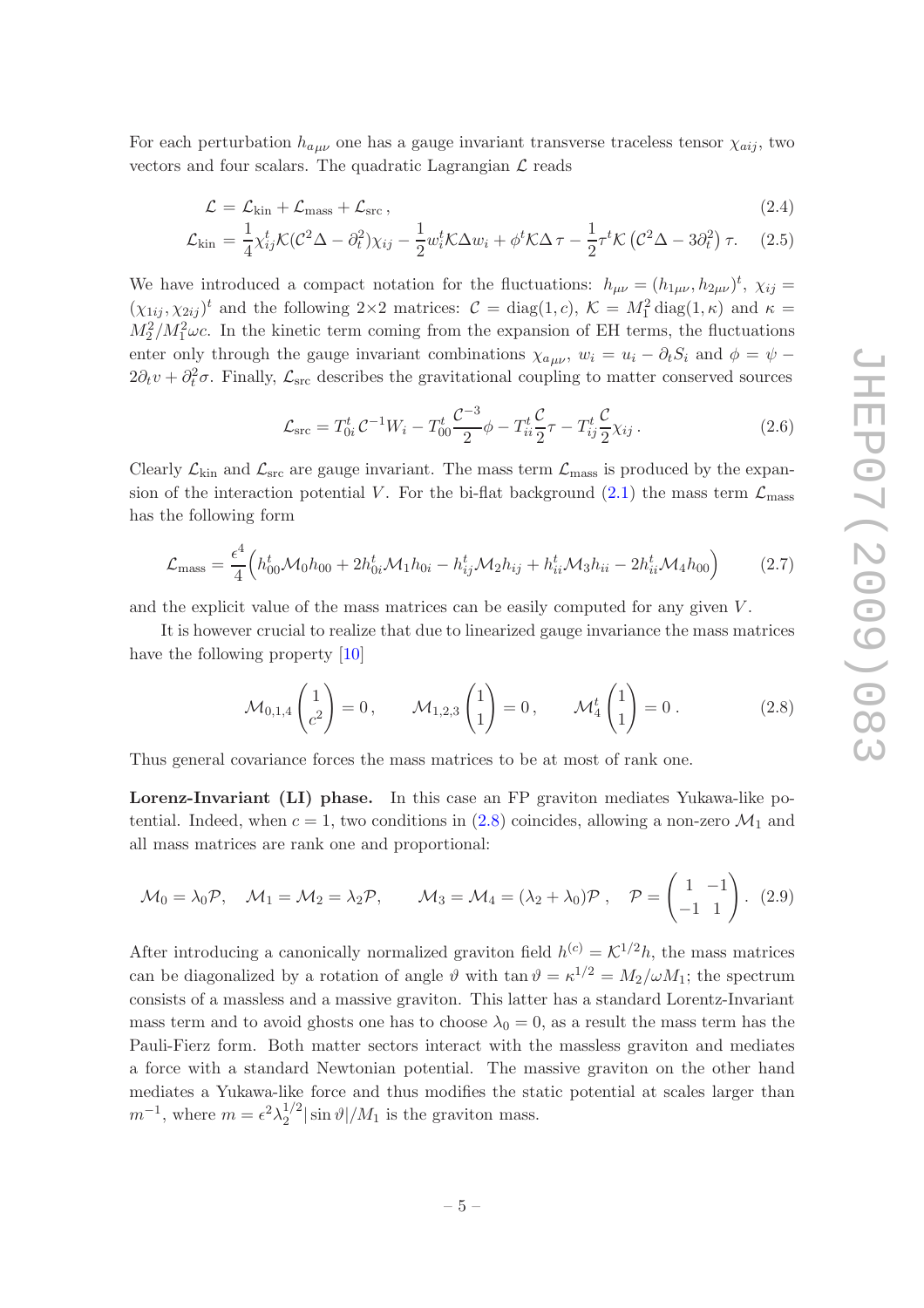In the most interesting case, when  $M_1 = M_2 = M$ ,  $\omega = 1$  and so tan  $\vartheta = 1$ , a static potential for a test particle of type 1, generated by point-like sources of mass  $m_1$  (type-1) and  $m_2$  (type-2) at the same point, is given by

$$
\phi_{1\text{matter}}(r) = \frac{1}{32\pi M^2} \left[ (m_1 + m_2) + \frac{4}{3} e^{-m\,r} \left( m_1 - m_2 \right) \right]. \tag{2.10}
$$

Therefore, the presence of the massive gravity state mediating a Yukawa-like force makes the effective Newton constant distance dependent: the Newton constant measured experimentally via the gravitational interaction between type-1 test bodies at small distances  $r \ll m^{-1}$  should be identified with  $G = G_{UV} = 7/96 \pi M^2$ . At large distances  $r \gg m^{-1}$  it effectively becomes  $G_{IR} = 1/32\pi M^2 = 3G/7$  and is universal for both type-1 and type-2 matter. On the other hand, at  $r \ll m^{-1}$  the force between the type-1 and type-2 test masses is repulsive, with an effective Newton constant  $G_{UV}^{12} = -G/7$ ; this is an indication of instability of the theory. However, more serious problem is the vDVZ discontinuity. The static potential felt by a photon is

$$
\phi_{\text{light}}(r) = \frac{1}{32\pi M^2} \left[ (m_1 + m_2) + e^{-mr} (m_1 - m_2) \right]. \tag{2.11}
$$

Therefore, for the light bending at distances  $r \ll m^{-1}$  we have  $G_{\text{light}} = 1/16 \pi M^2$ , and thus  $G/G_{\text{light}} = 7/6$ . This discrepancy is somewhat milder than in the FP theory where we have  $G/G_{\text{light}} = 4/3$ ; anyway the deviation from the GR prediction  $G/G_{\text{light}} = 1$  is unacceptably large and it is clearly excluded by the post-Newtonian gravity tests [\[23\]](#page-17-9).

The problems can be softened if the two sectors are not symmetric,  $M_1 \neq M_2$  and the mixing is small enough. In this case, the static potential respectively a massive test particle and for a photon of the type 1 reads

<span id="page-6-0"></span>
$$
\phi_{1\xi}(r) = \frac{\cos^2 \vartheta}{16\pi M_1^2} \left[ (m_1 + m_2) + \xi \, e^{-m\,r} \left( m_1 \, \tan^2 \vartheta - m_2 \right) \right],\tag{2.12}
$$

where  $\xi = 4/3$  for a massive particle and  $\xi = 1$  for light. Therefore, at small distance  $(r \ll m^{-1})$  the Newton "constant" is  $G_{UV} = G(1+4/3\tan^2\theta)$ , at large distance  $(r \gg m^{-1})$ it tends to G.

At small distances, the ratio of  $(2.12)$  defines the post-Newtonian parameter  $\delta$ :

$$
\delta = \lim_{m \to 0} \left[ \frac{\phi_{1\xi}(\xi = 4/3)}{\phi_{1\xi}(\xi = 1)} \right]_{m_2 = 0} = 1 + \frac{1}{3} \sin^2 \vartheta . \tag{2.13}
$$

For GR  $\delta = 1$  and the current light bending experiments constrain  $\delta$  to be in the range  $\delta = 1.0000 \pm 0.0001$  [\[23\]](#page-17-9). In the limit of vanishing graviton mass the well known vDVZ discontinuity [\[2](#page-16-1)] of Pauli-Fierz massive gravity emerges. In our case the mixing angle  $\vartheta$ controls the size of the discontinuity.

When  $M_2 \gg M_1$ , we have  $\vartheta \to \pi/2$  and  $\delta = 4/3$ , unacceptably large. In this limit sector 2 is very weakly coupled, and the discontinuity is mainly shifted to sector 1, that approaches a normal Fierz-Pauli massive gravity.

Conversely when  $M_2 \ll M_1$  we have  $\vartheta \to 0$  and the discontinuity is shifted to sector 2;  $h_+$  and  $h_-$  almost coincide with  $h_1$  and  $h_2$  and gravity is stronger in sector 2. The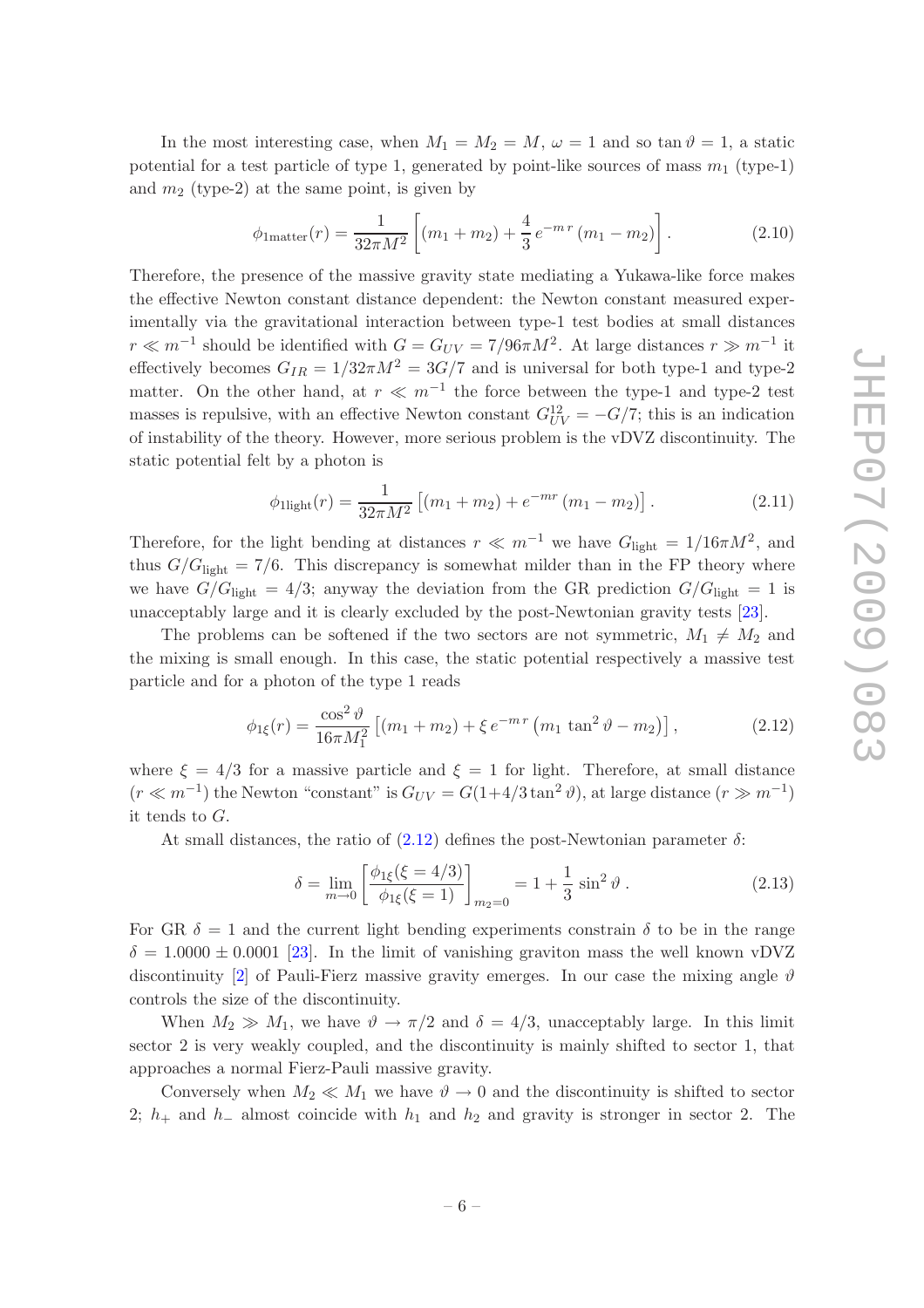experimental bound on  $\delta$  translates into  $\vartheta \simeq 0.02$ , that amounts to roughly  $M_2 \simeq \vartheta M_1$ . In this case, if  $m_2$  is interpreted as dark matter, it gives a sizable contribution, increasing the gravitational force in the region  $r \gtrsim m^{-1}$ . Notice incidentally that for small r, the potential is repulsive. This result contradicts observations in the gravitationally bounded systems as cluster and galaxies, for this reason is ruled out.

**Lorenz-Breaking (LB) phase.** In this phase,  $c \neq 1$ , conditions [\(2.8\)](#page-5-0) imply that  $\mathcal{M}_1=0$ and for other masses one has

$$
\mathcal{M}_0 = \lambda_0 \mathcal{C}^{-2} \mathcal{P} \mathcal{C}^{-2}, \quad \mathcal{M}_{2,3} = \lambda_{2,3} \mathcal{P}, \quad \mathcal{M}_4 = \lambda_4 \mathcal{P} \mathcal{C}^{-2}. \tag{2.14}
$$

In this situation all the scalar and vector perturbations become non-dynamical [\[10](#page-16-9)]. The vanishing of  $\mathcal{M}_1$  in the LB phase is the reason behind the absence of ghosts or tachyons appear, gravitons are the only propagating states. However, this is also the reason behind the absence of Yukawa-like gravitational potential. The resulting modification was studied in detail in [\[12](#page-16-11)] both at linear and non-linear level.

#### <span id="page-7-0"></span>3 Effective Higgs phase

In order to find a phenomenologically viable Yukawa phase, we introduce one more rank-2 field  $g_3$  $g_3$  which couples both metrics  $g_1$  and  $g_2$  and triggers LB:<sup>3</sup>

<span id="page-7-2"></span>
$$
S = \int d^4x \left[ \sqrt{g_1} \left( M^2 R_1 + \mathcal{L}_1 \right) + \sqrt{g_2} \left( M^2 R_2 + \mathcal{L}_2 \right) + M_3^2 \sqrt{g_3} R_3 \right. \\ \left. + \epsilon^4 \left( g_1 g_2 g_3 \right)^{1/6} V(g_1, g_2, g_3) \right]. \tag{3.1}
$$

The only non-trivial tensors that can be formed are:  $X_{12} = g_1^{-1}g_2$ ,  $X_{13} = g_1^{-1}g_3$ ,  $X_{23} = g_2^{-1}g_3$  $g_2^{-1}g_3$ , that satisfy the identity  $X_{13} = X_{12}X_{23}$ . Therefore V can be taken as a scalar function of two of them.

We have also introduced in [\(3.1\)](#page-7-2) a discrete symmetry under the exchange  $1 \leftrightarrow 2$ , so that the potential  $V$  is symmetric and the two sectors 1, 2 have equal Planck masses  $M$ . The third Planck mass will be eventually taken to infinity,  $M_3 \gg M$ , and the fluctuations of the third field will be effectively decoupled.

The first step is to find a suitable background. As for bigravity, we look for LB flat solutions of the form

$$
\bar{g}_{1\mu\nu} = \bar{g}_{2\mu\nu} = \eta_{\mu\nu} = \text{diag}(-1, 1, 1, 1)
$$
  
\n
$$
\bar{g}_{3\mu\nu} = \hat{\eta}_{\mu\nu} = \omega^2 \text{diag}(-c^2, 1, 1, 1),
$$
\n(3.2)

<span id="page-7-3"></span><span id="page-7-1"></span><sup>&</sup>lt;sup>3</sup>In principle, any tensor condensate e.g. emerging via a strongly coupled hidden gauge sector can be also used for inducing the Lorentz-breaking background [\[24](#page-18-0)].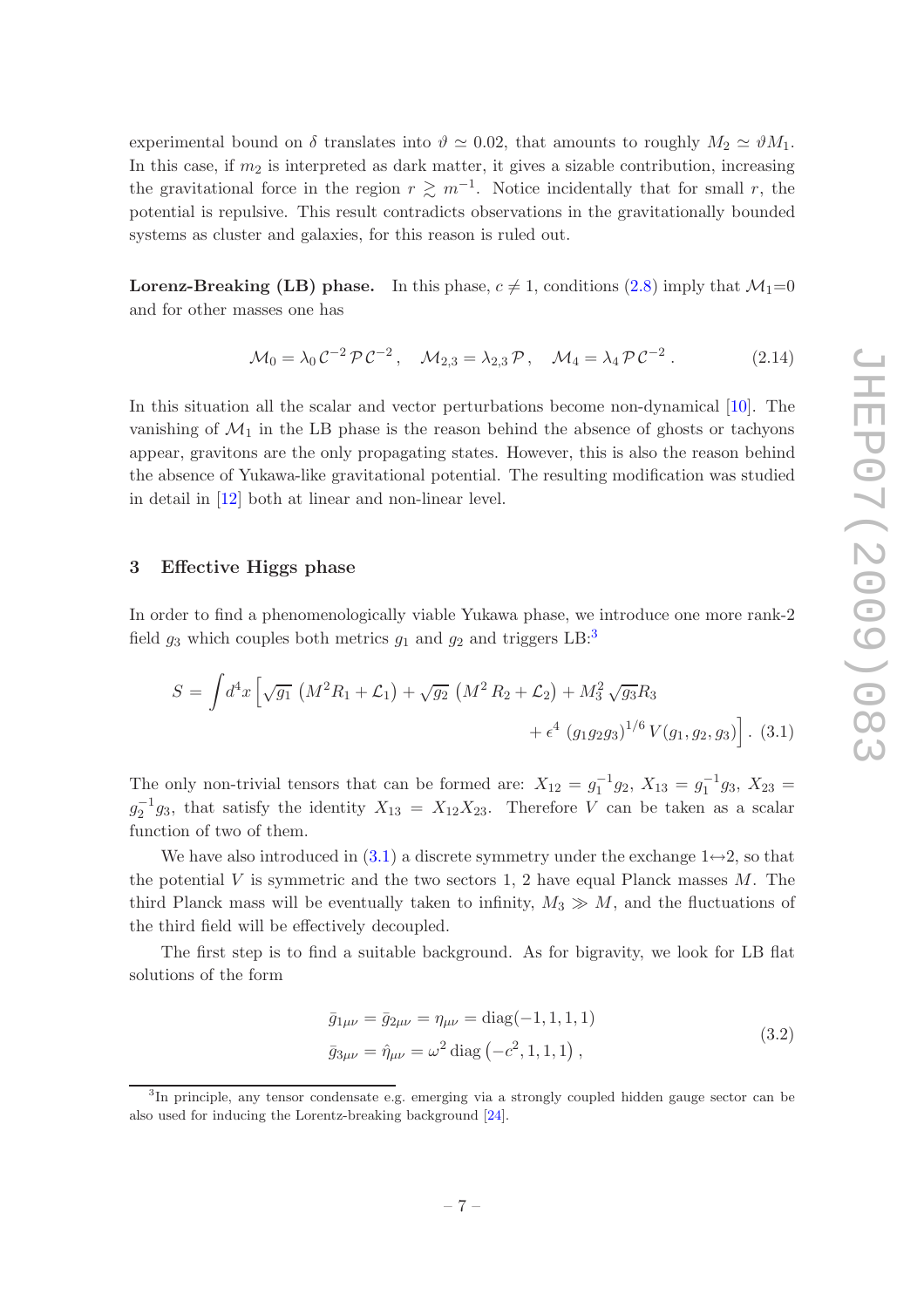so that  $\bar{X}_{12} = \mathbb{I}$  and  $\bar{X}_{13} = \eta^{-1}\hat{\eta}$ . The background [\(3.2\)](#page-7-3) is a solution of the equations of motion (EOMs) if

$$
V\mathbb{I} + 6\frac{\partial V}{\partial X_{21}}X_{21} + 6\frac{\partial V}{\partial X_{31}}X_{31} = 0
$$
  
\n
$$
V\mathbb{I} + 6\frac{\partial V}{\partial X_{12}}X_{12} + 6\frac{\partial V}{\partial X_{32}}X_{32} = 0
$$
  
\n
$$
V\mathbb{I} + 6\frac{\partial V}{\partial X_{13}}X_{13} + 6\frac{\partial V}{\partial X_{23}}X_{23} = 0,
$$
\n(3.3)

where  $X_{ba} = X_{ab}^{-1}$ . Using the 1 $\leftrightarrow$ 2 exchange symmetry of the EOMs, the symmetric form of the ansatz  $(3.2)$  and the the identity

$$
\frac{\partial V}{\partial X_{ab}} X_{ab} = -\frac{\partial V}{\partial X_{ba}} X_{ba} , \qquad (3.4)
$$

we have  $\partial V/\partial X_{12} = 0$  and the EOMs reduce to

<span id="page-8-1"></span>
$$
V = 0, \qquad \frac{\partial V}{\partial X_{13}} = 0. \tag{3.5}
$$

These are three independent equations for the two parameters  $\omega$  and c, thus one fine-tuning is needed for [\(3.2\)](#page-7-3) to be a solution. This fine tuning is analogous to the cosmological constant in standard GR, and can be easily realized for instance by introducing a cosmological constant in sector 3.

Once a background solution is found, one can study small fluctuations around it, defined by

$$
g_{1\mu\nu} = \eta_{\mu\nu} + h_{1\mu\nu} , \qquad g_{2\mu\nu} = \eta_{\mu\nu} + h_{2\mu\nu} , \qquad g_{3\mu\nu} = \hat{\eta}_{\mu\nu} + \omega^2 h_{3\mu\nu} . \tag{3.6}
$$

The structure of the quadratic Lagrangian for the fluctuations is the same as in  $(2.4)$ – [\(2.6\)](#page-5-2) except that now the tensor, vector, scalar and source fields all have 3 components,  $h_{\mu\nu} = (h_{1\,\mu\nu}, h_{2\,\mu\nu}, h_{3\,\mu\nu})$ . Also,

$$
\mathcal{K} = \text{diag}(M^2, M^2, M_3^2/\omega^2 c), \qquad \mathcal{C} = \text{diag}(1, 1, c), \qquad (3.7)
$$

and  $\mathcal{M}_i$  are  $3\times3$  matrices entering the usual mass Lagrangian:

$$
\mathcal{L}_{\text{mass}} = h_{00}^t \mathcal{M}_0 h_{00} + 2h_{0i}^t \mathcal{M}_1 h_{0i} - h_{ij}^t \mathcal{M}_2 h_{ij} + h_{ii}^t \mathcal{M}_3 h_{ii} - 2h_{ii}^t \mathcal{M}_4 h_{00} \,. \tag{3.8}
$$

Diagonal diffeomorphisms invariance constrains the form of these matrices:

$$
\mathcal{M}_{1,2,3} \begin{pmatrix} 1 \\ 1 \\ 1 \end{pmatrix} = \mathcal{M}_4^T \begin{pmatrix} 1 \\ 1 \\ 1 \end{pmatrix} = \mathcal{M}_{0,1,4} \begin{pmatrix} 1 \\ 1 \\ c^2 \end{pmatrix} = 0.
$$
 (3.9)

From these conditions and from the  $1 \leftrightarrow 2$  symmetry it follows that the matrices can be written in terms of the following combinations of projectors

<span id="page-8-0"></span>
$$
\mathcal{M}_0 = a_0 \mathcal{P}_{12} + b_0 \mathcal{C}^{-2} (\mathcal{P}_{13} + \mathcal{P}_{23}) \mathcal{C}^{-2}
$$
  
\n
$$
\mathcal{M}_1 = a_1 \mathcal{P}_{12}
$$
  
\n
$$
\mathcal{M}_2 = a_2 \mathcal{P}_{12} + b_2 (\mathcal{P}_{13} + \mathcal{P}_{23})
$$
  
\n
$$
\mathcal{M}_3 = a_3 \mathcal{P}_{12} + b_3 (\mathcal{P}_{13} + \mathcal{P}_{23})
$$
  
\n
$$
\mathcal{M}_4 = a_4 \mathcal{P}_{12} + b_4 (\mathcal{P}_{13} + \mathcal{P}_{23}) \mathcal{C}^{-2},
$$
\n(3.10)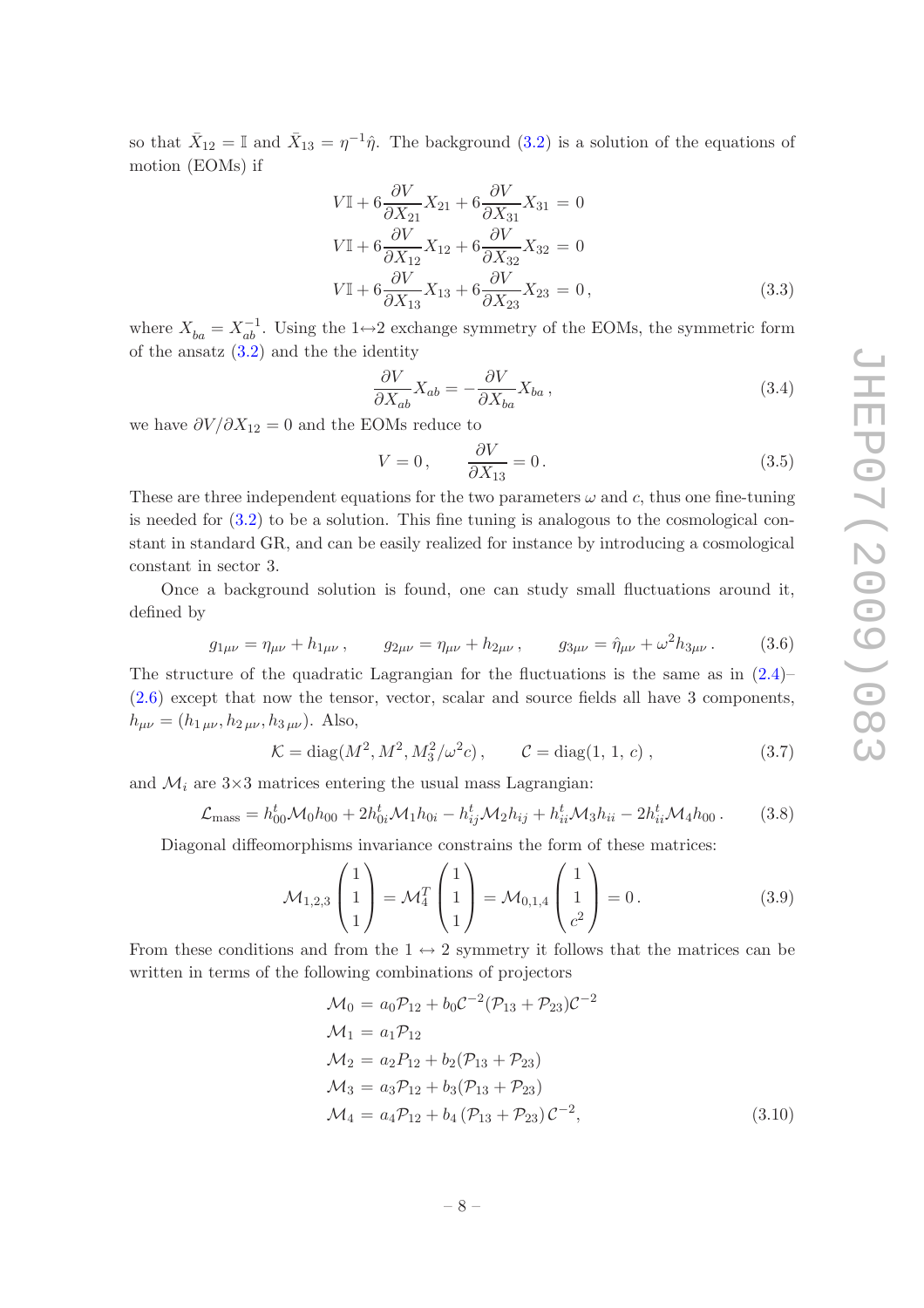where

$$
\mathcal{P}_{12} = \begin{pmatrix} 1 & -1 & 0 \\ -1 & 1 & 0 \\ 0 & 0 & 0 \end{pmatrix} \qquad \mathcal{P}_{13} = \begin{pmatrix} 1 & 0 & -1 \\ 0 & 0 & 0 \\ -1 & 0 & 1 \end{pmatrix} \qquad \mathcal{P}_{23} = \begin{pmatrix} 0 & 0 & 0 \\ 0 & 1 & -1 \\ 0 & -1 & 1 \end{pmatrix}, \qquad (3.11)
$$

and  $a_i$ ,  $b_i$  are constants that depend on  $V$ .

Since we are interested in the gravitational potential we focus on the scalar sector. The quadratic Lagrangian for the scalars is

$$
\mathcal{L}_{\text{scalars}} = \phi^t \mathcal{K}^2 \Delta \tau - \tau^t \frac{\mathcal{K}^2}{2} \left( \mathcal{C}^2 \Delta - 3 \partial_t^2 \right) \tau +
$$
  
+ 
$$
\frac{1}{4} \left[ \psi \mathcal{M}_0 \psi - 2 \Delta v \mathcal{M}_1 v - (\tau + \Delta \sigma) \mathcal{M}_2 (\tau + \Delta \sigma) - 2 \tau \mathcal{M}_2 \tau + (3 \tau + \Delta \sigma) \mathcal{M}_3 (3 \tau + \Delta \sigma) - 2 (3 \tau + \Delta \sigma) \mathcal{M}_4 \psi \right]
$$
  
- 
$$
\phi \frac{\mathcal{C}^{-3}}{2} T_{00} - \tau^t \frac{\mathcal{C}}{2} T_{ii} .
$$
 (3.12)

In order to disentangle the different fluctuations it is useful to a 'tilded' basis where the fluctuations are rotated:

$$
[\psi, v, \sigma, \tau] = S\left[\tilde{\psi}, \tilde{v}, \tilde{\sigma}, \tilde{\tau}\right], \qquad \tilde{\mathcal{M}}_i = S^t \mathcal{M}_i S \qquad S = \begin{pmatrix} -\frac{1}{\sqrt{2}} & \frac{1}{\sqrt{2}} & 0\\ \frac{1}{\sqrt{2}} & \frac{1}{\sqrt{2}} & 0\\ 0 & 0 & \frac{1}{\sqrt{2}} \end{pmatrix}.
$$
 (3.13)

In this basis the mass matrices take the block-diagonal form

$$
\tilde{\mathcal{M}}_0 = \begin{pmatrix} 2a_0 + b_0 & 0 & 0 \\ 0 & b_0 & -b_0/c^2 \\ 0 & -b_0/c^2 & b_0/c^4 \end{pmatrix}, \qquad \tilde{\mathcal{M}}_1 = \begin{pmatrix} 4a_1 & 0 & 0 \\ 0 & 0 & 0 \\ 0 & 0 & 0 \end{pmatrix},
$$

$$
\tilde{\mathcal{M}}_{2,3} = \begin{pmatrix} 2a_{2,3} + b_{2,3} & 0 & 0 \\ 0 & b_{2,3} & -b_{2,3} \\ 0 & -b_{2,3} & b_{2,3} \end{pmatrix}, \qquad \tilde{\mathcal{M}}_4 = \begin{pmatrix} 2a_4 + b_4 & 0 & 0 \\ 0 & b_4 & -b_4/c^2 \\ 0 & -b_4 & b_4/c^2 \end{pmatrix}.
$$
(3.14)

Because the  $K$  commutes with  $S$ , we see that in the new basis the system naturally splits into two: a single massive gravity sector and a bigravity sector encoded in the  $2\times 2$  sub-matrices in [\(3.14\)](#page-9-0). The presence  $\bar{q}_3$  induces in both sectors a Lorenz breaking mass pattern. The first sector can be analysed as in [\[6](#page-16-5)], while for the second the analysis of [\[10](#page-16-9)] applies. As a result, a consistent theory, free of ghosts and of instabilities at linearized level is possible. Indeed, in the single massive graviton sector, ghosts can be avoided if the relevant entry 1-1 in  $\tilde{\mathcal{M}}_0$  vanishes. We have thus the condition:

<span id="page-9-1"></span><span id="page-9-0"></span>
$$
a_0 = -b_0/2. \t\t(3.15)
$$

The bigravity sector on the other hand is automatically free of ghosts as shown in [\[10\]](#page-16-9) thanks to the vanishing of  $\tilde{\mathcal{M}}_1$  in the relevant block.

At this point we can study in the new basis the static gravitational potential in each sector captured by the gauge invariant field  $\tilde{\phi}_a = \tilde{\psi}_a - 2\partial_t \tilde{v}_a + \partial_t^2 \tilde{\sigma}_a$   $(a = 1, 2, 3)$ . It is convenient to define also the rotated and  $M^2$ -normalized sources  $\tilde{t}_{\mu\nu} = S t_{\mu\nu} = S (T_{\mu\nu}/M^2)$ .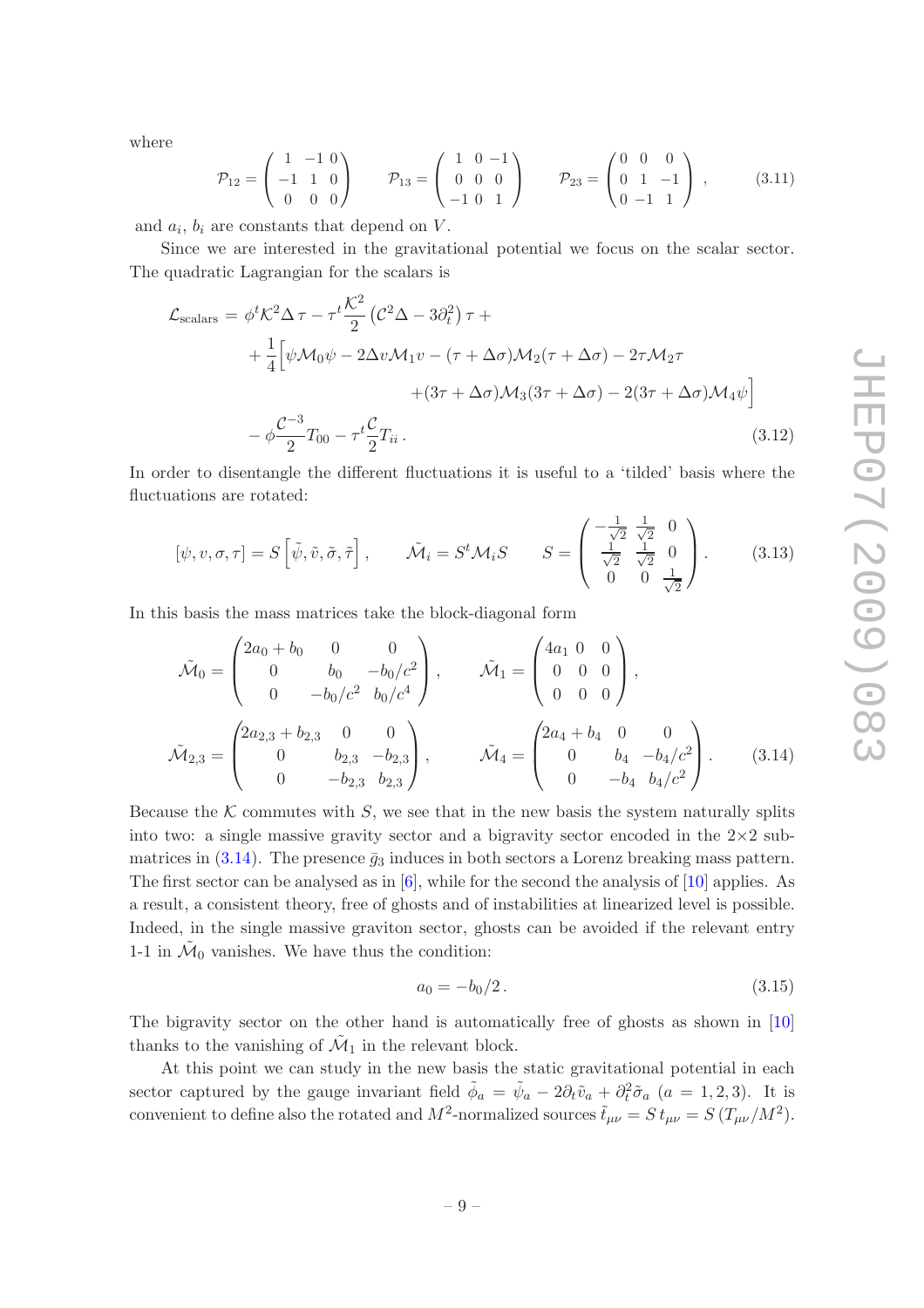The field  $\tilde{\phi}_1$  is separated from the bigravity sector and gives the Yukawa-like static potential. It turns out that in general  $\tilde{\phi}_1$  is a combination of two Yukawa potentials, with two parametrically different mass scales (see appendix [A](#page-14-0) for the details). Here, for notation simplicity, we consider the case where the scales coincide

$$
\tilde{\phi}_1 = \frac{\tilde{t}_1}{2\Delta - m^2}, \qquad m^2 = 3(2a_4 + b_4)\frac{\epsilon^4}{M^2}.
$$
 (3.16)

In this sector, in addition to the propagating massive graviton (two polarizations) also a vector and a scalar propagate (respectively two and one degrees of freedom). All these fields are massive with mass given by the relative 1-1 entry of  $\tilde{\mathcal{M}}_2$ . The vector and the scalar can have well behaved properties, i.e. no ghosts when condition [\(3.15\)](#page-9-1) is enforced. In [\[6\]](#page-16-5) it was also argued that the scale of strong coupling is high enough, coinciding with  $\Lambda_2 \simeq \sqrt{Mm}$ , with m the characteristic mass scale in this sector.

For the remaining bigravity sector the gravitational potential can be computed by solving the equations of motion as in [\[10](#page-16-9)]. The result is

$$
\tilde{\phi}_2 = \frac{\tilde{t}_{200} + \tilde{t}_{2iii}}{2\Delta} + \mu^2 \frac{\tilde{t}_{200}}{\Delta^2} \tag{3.17}
$$

$$
\tilde{\phi}_3 = -\mu^2 \left(\frac{M}{M_3}\right)^2 \frac{2c\omega^2 \tilde{t}_{200}}{\Delta^2} \tag{3.18}
$$

where

$$
\mu^2 = \frac{\epsilon^4}{M^2} \left[ b_2 \frac{3b_4^2 + b_0(b_2 - 3b_3)}{2(b_4^2 + b_0(b_2 - b_3))} \right].
$$
\n(3.19)

When  $M_3 \gg M$ , the third sector has a sub-leading impact on the other gravitational potentials. In the limit  $M_3 \to \infty$ , the third sector decouples and  $g_3$  just produces a LB fixed background  $\hat{\eta}$ . Going back to the original basis, the potentials are:

$$
\phi_1 = \frac{t_{100} + t_{1ii} + t_{200} + t_{2ii}}{4\Delta} + \frac{t_{100} + t_{1ii} - t_{200} - t_{2ii}}{4\Delta - 2m^2} + \mu^2 \frac{t_{100} + t_{200}}{2\Delta^2}
$$
\n
$$
\phi_2 = \frac{t_{100} + t_{1ii} + t_{200} + t_{2ii}}{4\Delta} - \frac{t_{100} + t_{1ii} - t_{200} - t_{2ii}}{4\Delta - 2m^2} + \mu^2 \frac{t_{100} + t_{200}}{2\Delta^2}
$$
\n
$$
\phi_3 = -\mu^2 \left(\frac{M}{M_3}\right)^2 \frac{c\omega^2 (t_{100} + t_{200})}{\Delta^2}.
$$
\n(3.20)

The potentials  $\phi_{1,2}$  contain a Newtonian term, a Yukawa-like term, and a linearly growing term, originating from  $\mu^2/\Delta^2$ .

This latter linear term is the same appearing in the bigravity case, as found in [\[10,](#page-16-9) [25\]](#page-18-1). It would invalidate perturbation theory at distances larger than  $r_{IR}^{-1} \sim G\mu^2 M_*$  from a source  $M_*$  [\[10](#page-16-9)], but remarkably the full nonlinear solutions found in [\[12\]](#page-16-11) shows that its linear growth is replaced by a non-analytic power  $\sim r^{\gamma}$ , where  $\gamma$  depends on the coupling constants in the potential. Moreover, in the full solution for a realistic star, also the magnitude of this new term is proportional to  $\mu^2$ , therefore the effect can be eliminated by setting  $\mu^2 = 0$ . This can be achieved by simple fine-tuning, or by adopting a particular scaling symmetry of the potential, as discussed in [\[10](#page-16-9)]. We can thus obtain a pure Yukawa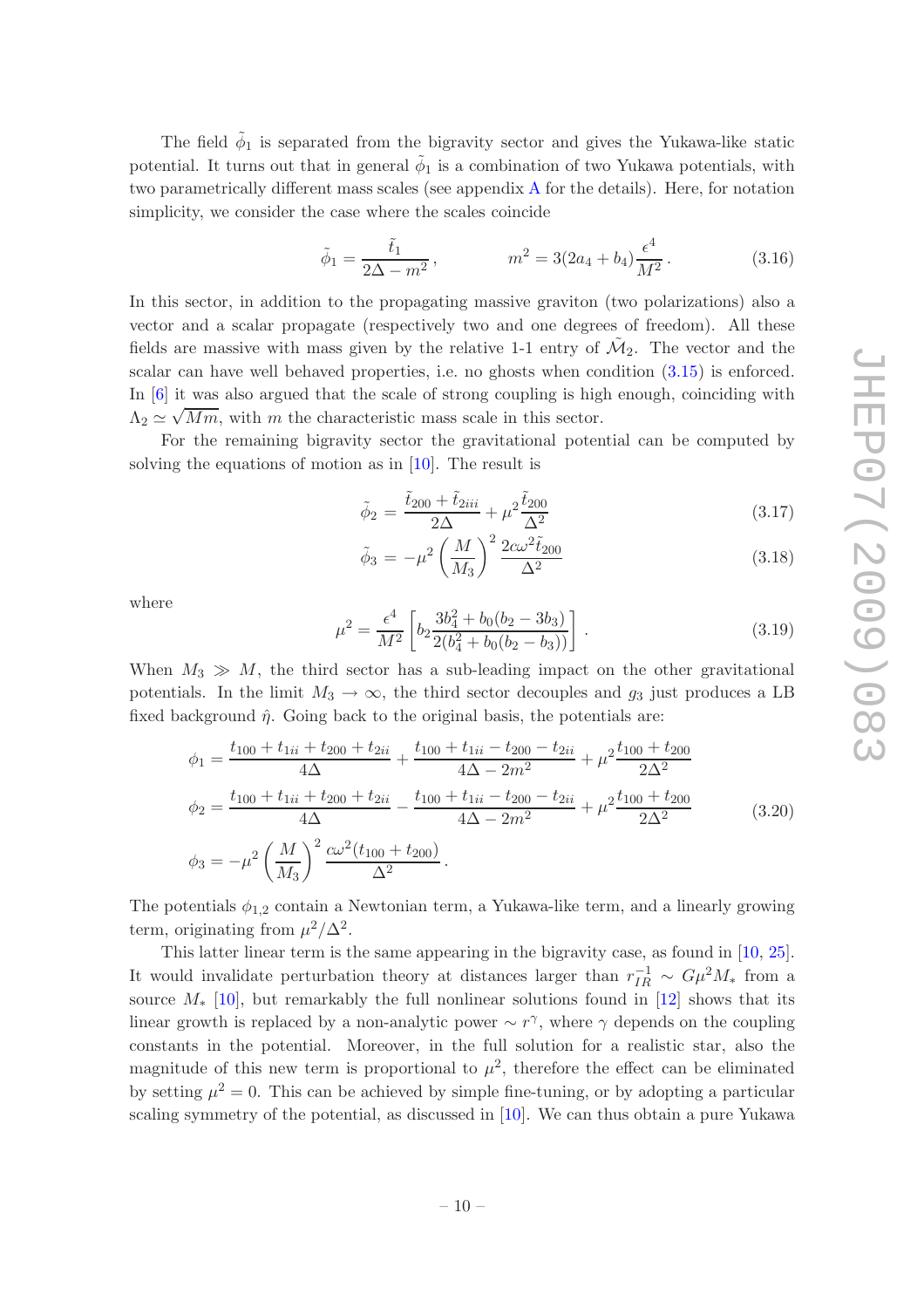modification of the gravitational potential, by setting  $\mu^2 = 0$ , that here amounts to the condition  $b_0 = -3b_4^2/(b_2 - 3b_3)$ .

The analysis of vector modes is identical to that carried out in [\[6](#page-16-5)] for the single gravity sector and to the one of [\[10](#page-16-9)] for the bigravity one. In the single-gravity sector there is a vector state propagating with a nonlinear dispersion relation: at high energy its speed is  $(2a_2 + b_2)/(2a_1 + b_1)$  and at low momentum it has a mass gap given by  $b_2/M^2$ . In the bigravity sector vector states do not propagate.

The analysis of tensor modes is similar and is best carried out in the original basis. In the limit of  $M_3 \to \infty$ , the equation of motion for the canonically normalized fields becomes:

$$
\left[ \begin{pmatrix} \Box \\ & \Box \\ & & \widehat{\Box} \end{pmatrix} + \frac{1}{M^2} \begin{pmatrix} b_2 + a_2 & b_2 - a_2 & 0 \\ b_2 - a_2 & b_2 + a_2 & 0 \\ 0 & 0 & 0 \end{pmatrix} \right] \begin{pmatrix} \chi_{1ij}^c \\ \chi_{2ij}^c \\ \chi_{3ij}^c \end{pmatrix} = \begin{pmatrix} t_{1ij} \\ t_{2ij} \\ 0 \end{pmatrix}
$$
(3.21)

where  $\Box = \eta^{\mu\nu}\partial_{\mu}\partial_{\nu}$ ,  $\hat{\Box} = \hat{\eta}^{\mu\nu}\partial_{\mu}\partial_{\nu}$  and we used the form of the projectors [\(3.10\)](#page-8-0). We see that the massless spin two state decouples (it is a superimposition of mostly  $\chi_3$ ) and we are left with two massive gravitons, with two polarizations each, travelling at the normal speed of light. Their mass matrix can be diagonalized, and the resulting graviton masses are  $m_{g1}^2 = (2a_2 + b_2)\epsilon^4/M^2$ ,  $m_{g2}^2 = b_2\epsilon^4/M^2$ .

As an explicit example, consider the simplest case of a potential quadratic in  $X_{12}$ ,  $X_{13}$ ,  $X_{23}$  plus two cosmological terms, satisfying the  $1 \leftrightarrow 2$  exchange symmetry (taking, for simplicity  $\omega = 1$ :

<span id="page-11-0"></span>
$$
V(g_1, g_2, g_3) = \xi_0 + \xi_1 \left( \text{Tr}[X_{13}^2] + \text{Tr}[X_{23}^2] \right) + \xi_2 \text{Tr}[X_{13}X_{23}] + \xi_3 \left( \text{Tr}[X_{13}]^2 + \text{Tr}[X_{23}]^2 \right) + \xi_4 \text{Tr}[X_{13}] \text{Tr}[X_{23}] + \xi_5 \left( \text{Tr}[X_{12}]^2 + \text{Tr}[X_{12}^{-1}]^2 \right) + \xi_6 \left( \text{Tr}[X_{12}^2] + \text{Tr}[(X_{12}^{-1})^2] \right) + \xi_7 \left( (\det X_{12})^{-1/6} (\det X_{13})^{-1/6} + (\det X_{12})^{1/6} (\det X_{23})^{-1/6} \right) + \xi_8 (\det X_{13})^{1/6} (\det X_{23})^{1/6}
$$
(3.22)

The EOMs for a flat background require to solve for three constants (e.g.  $\xi_3,\xi_7,\xi_8$ ) and then the coefficients of the projectors in the mass matrices  $a_i$ 's and  $b_i$  are a function of the remaining coupling constants (see appendix [B\)](#page-15-0).

The no-ghost condition  $b_0 = -2a_0$ , the condition for the absence of the linear term  $\mu^2 = 0$  and the condition for having a single Yukawa scale (see appendix [A\)](#page-14-0), can be solved for  $\xi_{1,2,4}$  and we end up only four couplings eventually. The Yukawa scale m and the graviton masses  $m_{g1}^2$  and  $m_{g2}^2$ , only depend on  $\xi_5$  and  $\xi_6$ :

<span id="page-11-1"></span>
$$
m^{2} = [p_{0}(c)\xi_{5} + q_{0}(5)\xi_{6}] \frac{\epsilon^{4}}{M^{2}}
$$
  
\n
$$
m_{g1}^{2} = [p_{1}(c)\xi_{5} + q_{1}(c)\xi_{6}] \frac{\epsilon^{4}}{M^{2}}
$$
  
\n
$$
m_{g2}^{2} = [p_{2}(c)\xi_{5} + q_{2}(c)\xi_{6}] \frac{\epsilon^{4}}{M^{2}}
$$
\n(3.23)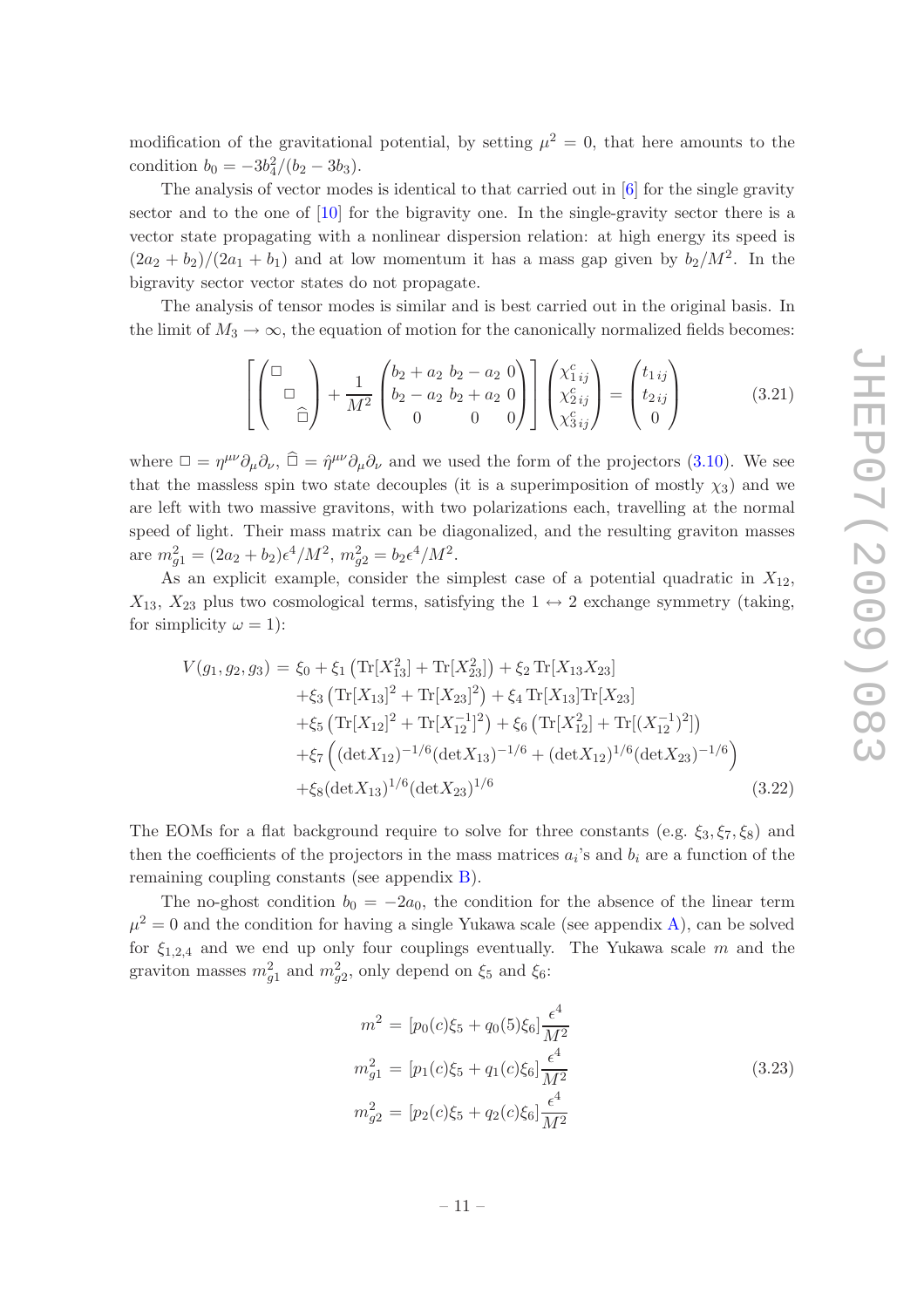where  $p_i(c)$ 's and  $q_i(c)$ 's are given in appendix [B.](#page-15-0)<sup>[4](#page-12-1)</sup>

To summarize, in the limit where the third metric is decoupled the theory has two massive gravitons and the potential felt by a test particle of type 1 is:

<span id="page-12-2"></span>
$$
\phi_1(r) = \frac{Gm_1}{r} \left( \frac{1 + e^{-mr}}{2} \right) + \frac{Gm_2}{r} \left( \frac{1 - e^{-mr}}{2} \right),\tag{3.24}
$$

where  $G = 1/16\pi M^2$ . This shows that the vDVZ discontinuity is absent, and we have obtained the potential [\(1.2\)](#page-3-0) while avoiding the troubles of the Lorentz-invariant FP theory.

### <span id="page-12-0"></span>4 Conclusions

Motivated by the interesting possibility to relax the assumption that dark and visible matter feel the same gravitational interaction, in this work we have addressed the possibility to obtain a Yukawa-like large-distance modification of the gravitational potential, while avoiding ghosts or classical instabilities.

The request to generate a Yukawa potential from a consistent theory led us to consider Lorenz-Breaking backgrounds in a suitable extended class of bigravity theories. For instance, bigravity while giving rise to a healthy Lorentz-Breaking massive phase, does not produce a Yukawa potential. Here we have generalized this picture and have shown that if an additional field  $g_3$  is introduced, a Yukawa modification is allowed. The extra field  $g_3$  can be harmlessly decoupled by freezing it to a Lorentz violating background configuration. The two remaining sectors represent two interacting massive gravities, of which one features a Yukawa potential. This pattern then leads to the desired modified gravity where standard matter (type 1) couples to all the graviton mass eigenstates.

On the technical side, the price to be paid to solve the problem is that two fine-tunings are needed, one to have a ghost-free spectrum at linear level, the other to avoid the linearly growing potential. The first one has be shown to follow (in single massive gravity theories) from extra unbroken partial diffeomorphisms invariance [\[26](#page-18-2)] and it would be interesting to extend that symmetry arguments also to the present model. The other can also be understood as the consequence of a scaling symmetry of the potential [\[10\]](#page-16-9).

Let us note also that the theory presented here has three rank-two fields but only nine polarizations propagate (and are well behaved at quadratic level: three spin-2 with two polarizations each, one spin-1 with two polarizations and one scalar). On the other hand one may expect that the total number of propagating modes would be  $22 = 3 \times 10 - 4 \times 2$ (twice the number of diagonal diffeomorphisms), and the nine missing modes will probably propagate at non-linear level. The real non-perturbative question, to be addressed in a future work, is then at which scale these non-linear effects would show up.

The resulting setup, featuring two separate metric fields for the visible and dark matter, allows to consider also collisional and dissipative dark matter, as mirror matter and the potential generated by the ordinary and dark matter sources of mass  $m_1$ ,  $m_2$  felt by ordinary

<span id="page-12-1"></span><sup>&</sup>lt;sup>4</sup>When  $\xi_6 = 0$  and all the masses above depend only on  $\xi_5$ , one can check that they are positive, for  $1.41 \leq c \leq 2.05$ .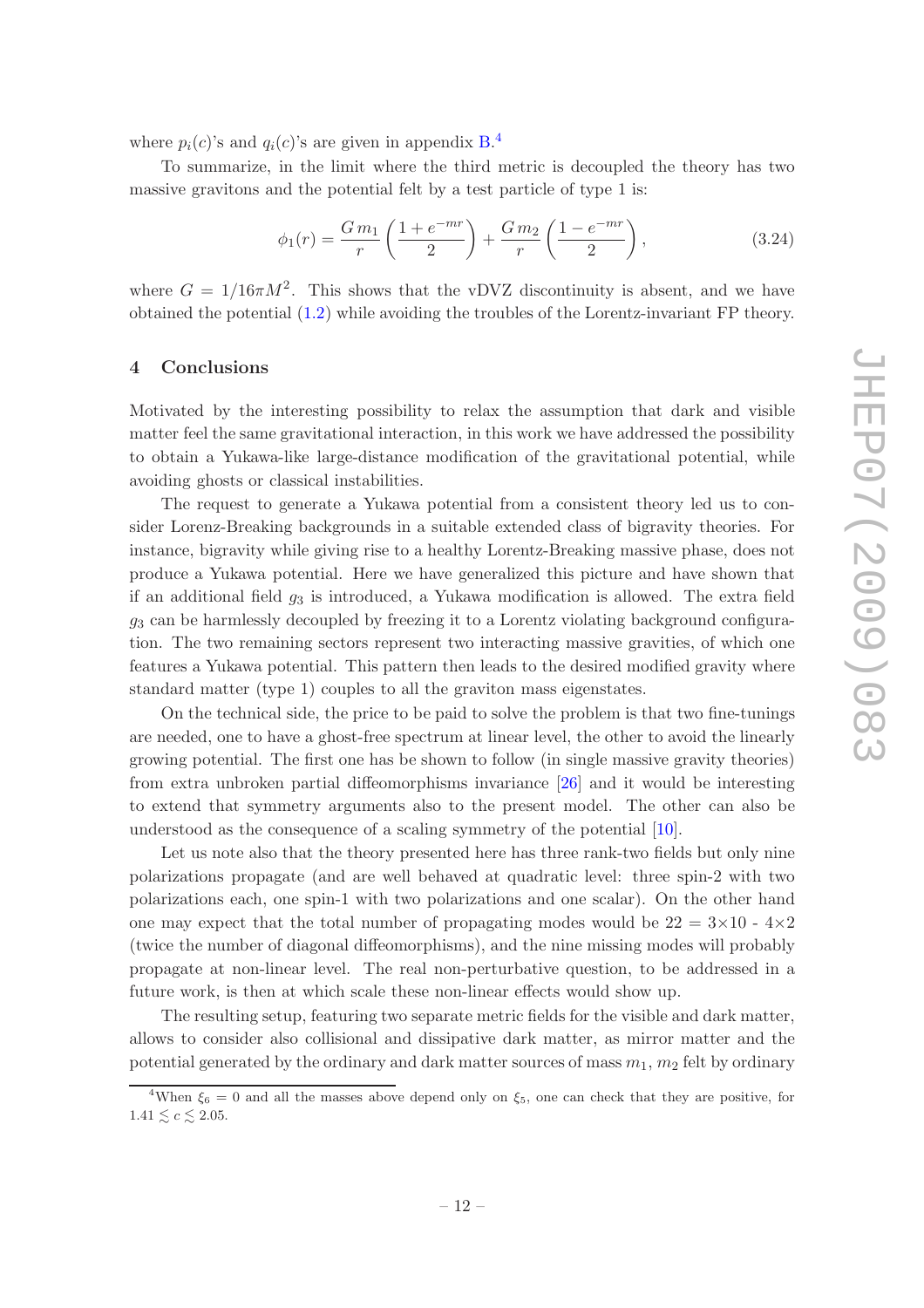matter is distance dependent as in  $(3.24)$ .<sup>[5](#page-13-0)</sup> The result is very different from the standard picture when normal and dark matters both feel an universal Newtonian gravity; in fact the potential [\(3.24\)](#page-12-2) can be used to fit galactic rotational curves using similar density profiles for the visible and dark sectors, alleviating the problems of profile formation [\[21\]](#page-17-7).

In order to grasp the basic idea take, for instance, a spiral galaxy made of two overlapped disks of type 1 and type 2 matter. Both types of matter are distributed along the disks according to a similar density profile  $\sigma_{1,2}(r) = \sigma_{1,2}e^{-r/r_{1,2}}$ , where  $\sigma_{1,2}$  are the central densities and  $r_{1,2}$  are the core radii of the two types of matter respectively. The velocity profile is given by  $v(r) = \sqrt{a(r)}r$ , where  $a(r)$  is the centrifugal acceleration of a star rotating at distance  $r$  from the center, obtained by integrating over the disks the acceleration  $g(|(\mathbf{r} - \mathbf{r}')|)$  due to a point-like source

$$
a(r) = \int_{\text{disk}} d^2r' g(\mathbf{r} - \mathbf{r}') \frac{\mathbf{r} - \mathbf{r}'}{|\mathbf{r} - \mathbf{r}'|},
$$
  
\n
$$
g(\mathbf{r} - \mathbf{r}') = \frac{G(\sigma_1(r') + \sigma_2(r'))}{2} + \frac{G(\sigma_1(r') - \sigma_2(r'))}{|\mathbf{r} - \mathbf{r}'|^2} \left(1 + \frac{|\mathbf{r} - \mathbf{r}'|}{r_m}\right) e^{|\mathbf{r} - \mathbf{r}'|/r_m}.
$$
\n(4.1)

From this expression, one can see that in a wide region around  $r<sub>m</sub>$  the gravitation interaction between the two types of matter turns on enhancing the rotational velocity over the Keplerian fall which would have given  $v(r) \propto r^{-1/2}$ . At large distance  $r \gg r_m$ , the behaviour is once again Keplerian-like, but with a crucial difference that the force is due not only to the visible matter, but the total mass average  $(M_1 + M_2)/2 > M_1$ . It is interesting to note that the effective Newton constant relative to the type 1 - type 1 and type 2 - type 2 interactions is distance dependent:  $G_N(r \ll m^{-1}) = G$  and  $G_N(r \gg m^{-1}) = G/2$ .

Finally, let us comment on the cosmological implications of our model. Though a detailed study is left for a future work, we do not expect a strong impact at cosmological distances; for instance, the modified potential and the presence of a new type of matter will not change the expansion of the universe. The scale of gravity modification is set by the inverse of the graviton mass, which is about 10 kpc in our model. As a result, at cosmological scales only the Newtonian-like mode is active with an halved Newton constant  $G/2$  and type 2 matter should behave as cold dark matter. The observed Hubble parameter would imply for the total density of the universe a value twice bigger being the effective critical density halved, e.g.  $\rho_{cr} = 3H_0^2/4\pi G$  instead of  $\rho_{cr} = 3H_0^2/8\pi G$ . Then to reproduce the ratio  $\Omega_B/\Omega_{DM}$ , the mirror matter density should be about 10 times bigger than the baryon density.

In conclusion, at linearized level a Yukawa modification of the Newtonian gravitational potential is possible and it opens up the possibility to have collisional dark matter, coupled to ordinary matter via a modified gravitational interaction in a physically nontrivial way.

<span id="page-13-0"></span><sup>&</sup>lt;sup>5</sup>Let us remark also that the weak equivalence principle does not exclude the possibility of direct (nongravitational) interactions between the normal (type 1) and dark (type 2) matter components. To the action [\(1.1\)](#page-2-1), besides the interaction gravitational term V, the mixed matter term  $\int d^4x(g_1g_2)^{1/4} \mathcal{L}_{\text{mix}}$  can be added with the Lagrangian  $\mathcal{L}_{mix}$  including for example, the photon kinetic mixing term  $\varepsilon F_1^{\mu\nu}F_{2\mu\nu}$  [\[18](#page-17-4)] or the neutrino interaction terms [\[19\]](#page-17-5). This also makes possible the direct detection of dark matter via such interactions [\[27](#page-18-3)], with interesting implications.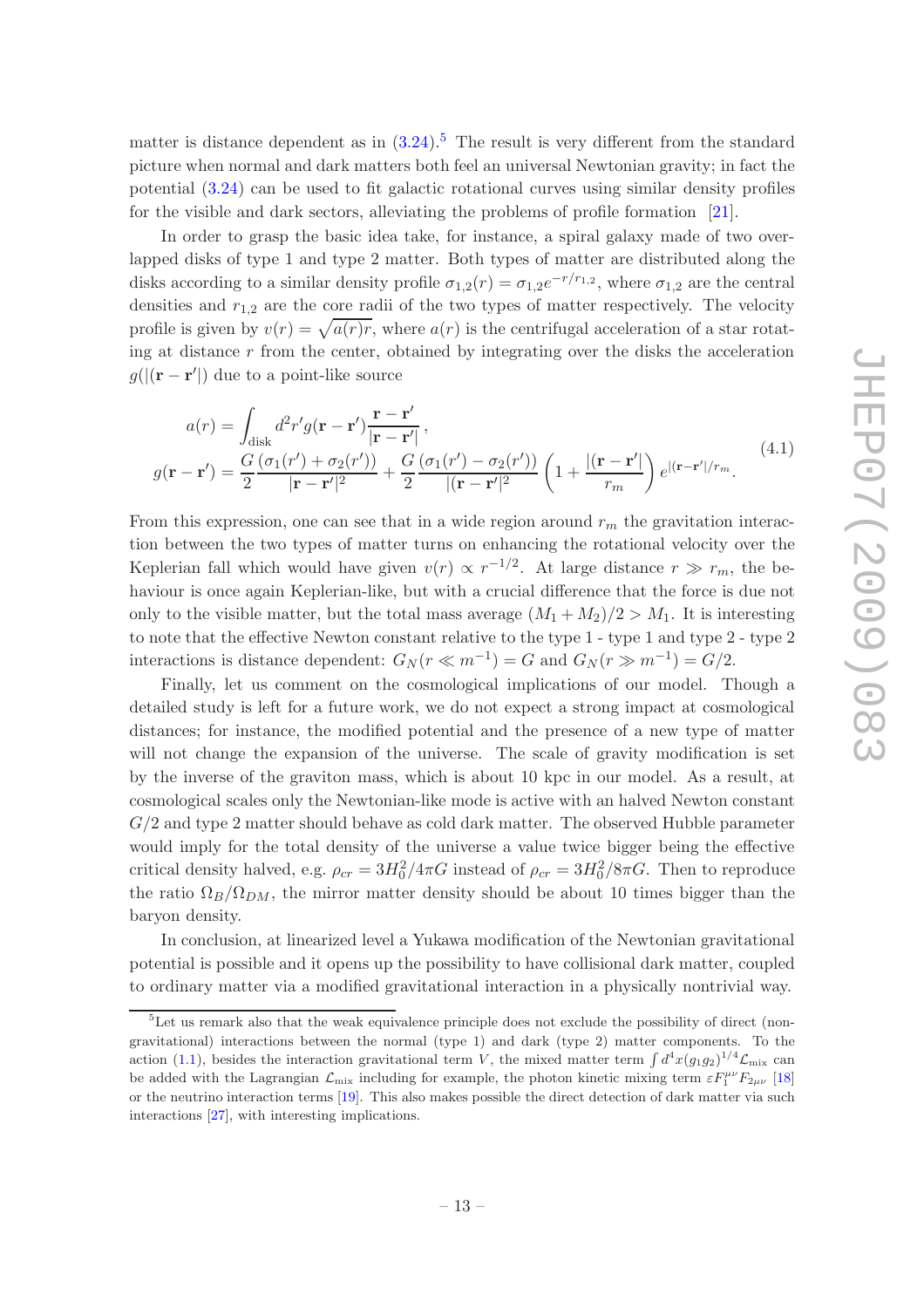#### Acknowledgments

We thank D. Comelli for useful discussions. The work is supported in part by the MIUR grant for the Projects of National Interest PRIN 2006 "Astroparticle Physics", and in part by the European FP6 Network "UniverseNet" MRTN-CT-2006-035863.

#### <span id="page-14-0"></span>A General Yukawa-like potential

The degrees of freedom in the single gravity sector consists of a metric fluctuation with mass term that we can write as

$$
\mathcal{L}_{\text{mass}} = \frac{M^2}{2} \left( m_0^2 h_{00} h_{00} + 2m_1^2 h_{0i} h_{0i} - m_2^2 h_{ij} h_{ij} + m_3 h_{ii} h_{jj} - 2m_4^2 h_{00} h_{ii} \right). \tag{A.1}
$$

In our case effectively  $m_0 = 0$  and when  $m_1 \neq 0$ , there is an (healthy) propagating scalar degree of freedom  $(\tau)$  as well as an healthy propagating vector [\[6\]](#page-16-5). The scalar perturbations obey the equations:

$$
2\Delta \tau - m_4^2(\Delta \sigma + 3\tau) = t_{00}
$$
 (A.2)

$$
2\partial_0 \tau - m_1^2 v = \frac{1}{\Delta} \partial_0 t_{00} \tag{A.3}
$$

$$
2\partial_0^2 \tau - m_2^2 \Delta \sigma - m_2^2 \tau m_3^2 \Delta \sigma + 3m_3^2 \tau - m_4^2 (\phi + 2\partial_0 v - \partial_0^2 \sigma) = \frac{1}{\Delta} \partial_0^2 t_{00}
$$
 (A.4)

$$
2\Delta\phi - 2\Delta\tau + 2m_2^2\Delta\sigma = t_{ii} - \frac{3}{\Delta}\partial_0^2 t_{00}, \quad (A.5)
$$

where  $t_{\mu\nu} = T_{\mu\nu}/M^2$ . The equations can be solved for  $\phi$  to get the static Newtonian potential. One finds

$$
\phi = \frac{(t_{00} + t_{ii})(\zeta_1 - 1)\zeta_2\Delta + [t_{ii} + t_{00}(3\zeta_1 - 1)\zeta_2]\zeta_2 m_4^2}{2(\zeta_1 - 1)\zeta_2\Delta^2 + (4\zeta_2 - 1)m_4^2\Delta - 3\zeta_2 m_4^4},
$$
\n(A.6)

with  $\zeta_1 = m_3^2/m_2^2$  and  $\zeta_2 = m_2^2/m_4^2$ . The potential can be written as the sum of two Yukawa-like terms:

$$
\phi = \frac{t_+}{2\Delta - m_+^2} + \frac{t_-}{2\Delta - m_-^2},\tag{A.7}
$$

where

$$
t_{\pm} = \frac{1}{2}(t_{00} + t_{ii}) \left(1 \pm \frac{1}{\nu}\right) \pm t_{00} \left(\nu - \frac{1}{\nu}\right), \tag{A.8}
$$

$$
m_{\pm}^2 = m_4^2 \frac{(4\zeta_2 - 1 \pm \nu)}{2\zeta_2(1 - \zeta_1)}, \qquad \nu = \sqrt{1 + 8\zeta_2(3\zeta_1\zeta_2 - \zeta_2 - 1)}.
$$
 (A.9)

Recall [\[6\]](#page-16-5) that the conditions  $\zeta_2 > 1/4$  and  $\zeta_1 < 1$  ensure that the theory as no derivative instabilities neither in the UV nor in the IR. Moreover, if  $\zeta_1 > (8\zeta_2^2 + 8\zeta_2 1/24\zeta_2^2$ , the two masses  $m_{\pm}$  are real and positive, and the theory has no instabilities also at intermediate scales. Accordingly, the potential is the sum of two "genuine" Yukawa-like terms.

Finally, if  $\zeta_1 = (1 + \zeta_2)/3\zeta_2$ , then  $\nu = 1$  and  $t_-\$  vanishes, so that one is left with a single Yukawa potential:

$$
\phi = \frac{t_{00} + t_{ii}}{2\Delta - 3m_4^2}.
$$
\n(A.10)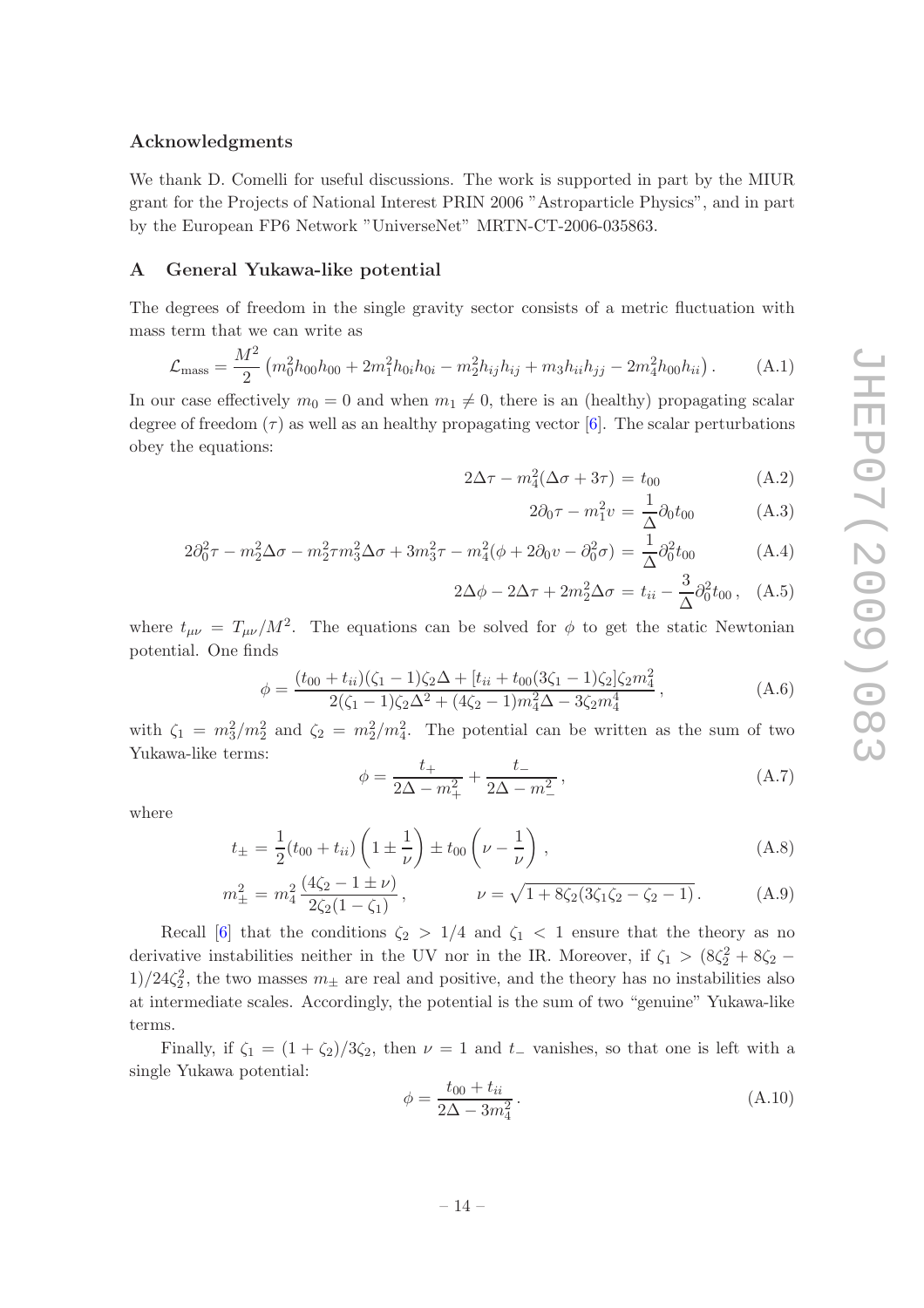# <span id="page-15-0"></span>B Explicit solution for potential [\(3.22\)](#page-11-0)

After solving the EOMs [\(3.5\)](#page-8-1), the coefficients that enter the masses for potential [\(3.22\)](#page-11-0) can be written in terms of the coupling constants and read

$$
a_0 = -\frac{\xi_4 c^4}{2} - \frac{2\xi_1 c^2}{9} - \frac{\xi_0}{72} - \frac{c^2}{18} (9c^2 + 2) \xi_2 + \frac{35\xi_5}{9} + \frac{50\xi_6}{9}
$$
  
\n
$$
b_0 = -\frac{\xi_0}{72} - \frac{c^2 (39 - 23c^2) \xi_1}{18 (c^2 + 3)} - \frac{c^2 (39 - 23c^2) \xi_2}{36 (c^2 + 3)} - \frac{\xi_5}{9} - \frac{\xi_6}{9}
$$
  
\n
$$
a_1 = \frac{c^2 \xi_2}{2} - 4\xi_5
$$
  
\n
$$
a_2 = \frac{\xi_2}{2} - \xi_5
$$
  
\n
$$
b_2 = (c^2 - 1) \xi_1 + \frac{1}{2} (c^2 - 1) \xi_2
$$
  
\n
$$
a_3 = -\frac{2\xi_1 c^2}{9} - \frac{\xi_2 c^2}{9} - \frac{\xi_0}{72} - \frac{\xi_4}{2} + \frac{26\xi_5}{9} + \frac{50\xi_6}{9}
$$
  
\n
$$
b_3 = -\frac{\xi_0}{72} + \frac{(5c^2 - 6c) \xi_1}{18} + \frac{(5c^2 - 6) \xi_2}{36} - \frac{\xi_5}{9} - \frac{4\xi_6}{9}
$$
  
\n
$$
a_4 = -\frac{2\xi_1 c^2}{9} - \frac{\xi_2 c^2}{9} - \frac{\xi_4 c^2}{2} - \frac{\xi_0}{72} - \frac{\xi_5}{9} + \frac{50\xi_6}{9}
$$
  
\n
$$
b_4 = -\frac{\xi_0}{72} - \frac{(13c^4 + 3c^2) \xi_1}{18 (c^2 + 3)} - \frac{(13c^4 + 3c^2) \xi_2}{36 (c^2 + 3)} - \frac{\xi_5}{9} - \frac{4\xi_6}{9}
$$

Finally, the functions  $p$  appearing in the graviton masses  $(3.23)$  can be written as

$$
p_0 = \frac{1}{C_2} \left[ 6 \left( c^2 \left( \left( 3 \left( 1850c^8 - 7725c^6 - 31099c^4 + 154507c^2 - 92547 \right) c^2 + 7C_1 \right) \right. \right. \\ \left. - 168318 \right) c^2 - 5C_1 + 117936 \left) - 18C_1 \right) \right] \text{ (B.2)}
$$
\n
$$
q_0 = \frac{1}{C_2} \left[ 12 \left( c^2 \left( \left( 3610c^{10} - 15312c^8 - 58045c^6 + 296415c^4 - 187461c^2 \right) \right. \right. \\ \left. + 14C_1 - 115371 \right) c^2 - 10C_1 + 88452 \right) - 36C_1 \right) \right] \quad \text{ (B.3)}
$$
\n
$$
p_1 = -\frac{1}{C_3} \left[ 2 \left( 95c^{18} - 5674c^{16} + 21090c^{14} + 95053c^{12} - 447746c^{10} \right. \\ \left. + 243567c^8 + 194157c^6 - 37C_1 \left( 6c^8 - 125117c^4 + 5c^2 + 42 \right) \right) \right] \quad \text{ (B.4)}
$$
\n
$$
q_1 = -\frac{1}{C_3} \left[ 2 \left( 380c^{18} - 7716c^{16} + 22284c^{14} + 123114c^{12} - 529730c^{10} + 334098c^6 - 148 \right. \right)
$$

+ C<sub>1</sub> 
$$
(24c^8 - 205631c^4 + 20c^2 + 168238626)
$$
  $)]$  (B.5)

$$
p_2 = -\frac{(95c^{10} - 324c^8 - 405c^6 + 378c^4 + 6C_1)C_4}{C_5}
$$
(B.6)

$$
q_2 = -\frac{4\left(95c^{10} - 324c^8 - 405c^6 + 378c^4 + 6C_1\right)C_4}{C_5},
$$
\n(B.7)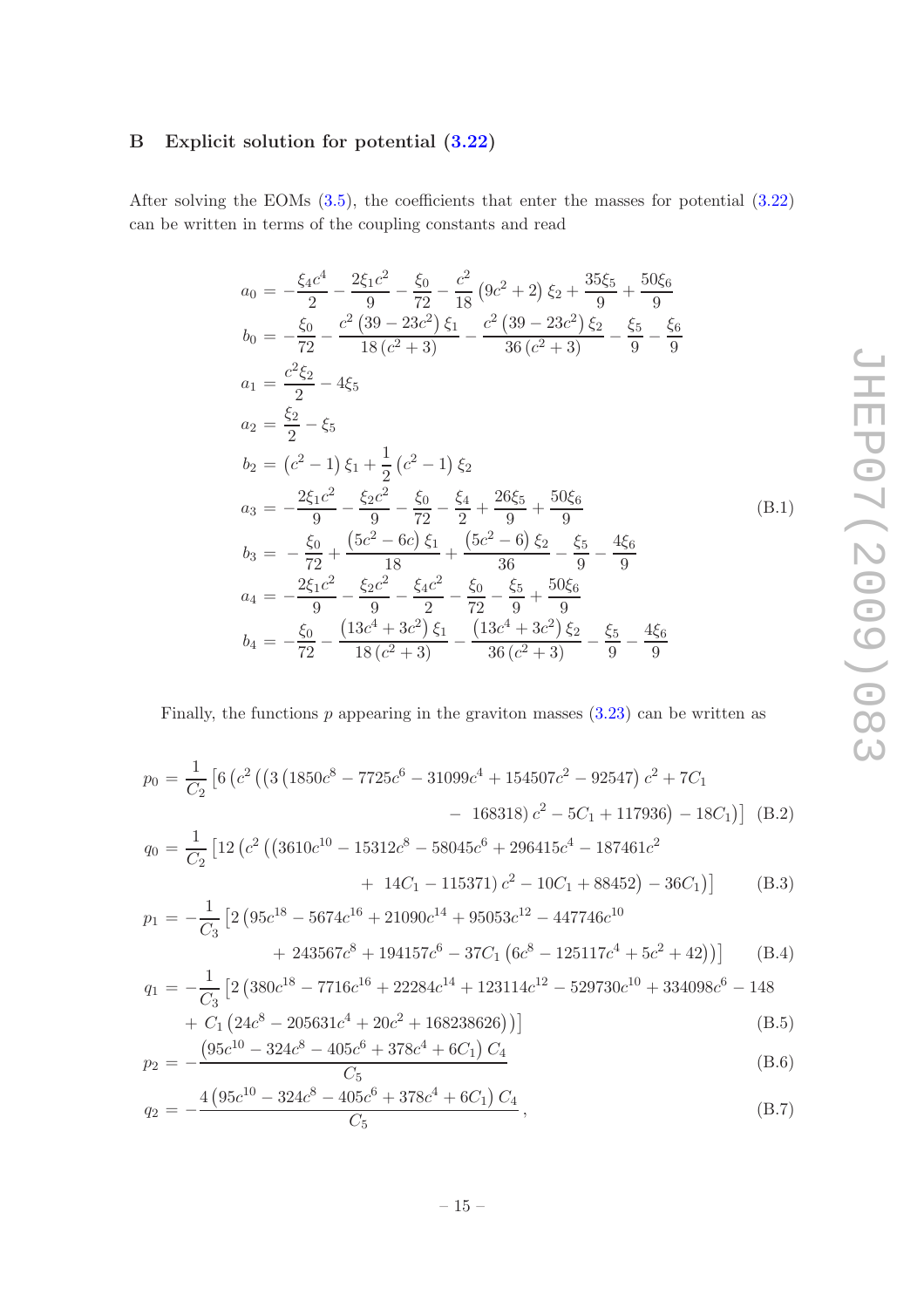where

$$
C_1 = c^4 \left(5c^4 - 26c^2 + 21\right) \sqrt{13c^4 + 42c^2 + 9} \tag{B.8}
$$

$$
C_2 = (1404 - 1773c^2 + 6c^4 + 107c^6)(c^4(-2 + c^2)(-21 + 5c^2))
$$
 (B.9)

$$
C_3 = c^8(58968 - 117990c^2 + 62235c^4 - 4557c^6 - 3287c^8 + 535c^{10})
$$
 (B.10)

$$
C_4 = 2\left(c^4 + 2c^2 - 3\right) \tag{B.11}
$$

$$
C_5 = c^6(-29484 + 44253c^2 - 8991c^4 - 2217c^6 + 535c^8). \tag{B.12}
$$

## References

- <span id="page-16-0"></span>[1] M. Fierz and W. Pauli, On relativistic wave equations for particles of arbitrary spin in an electromagnetic field, Proc. Roy. Soc. Lond. A 173 (1939) 211 [\[SPIRES\]](http://www-spires.slac.stanford.edu/spires/find/hep/www?j=PRSLA,A173,211).
- <span id="page-16-1"></span>[2] H. van Dam and M.J.G. Veltman, Massive and massless Yang-Mills and gravitational fields, [Nucl. Phys.](http://dx.doi.org/10.1016/0550-3213(70)90416-5) B 22 (1970) 397 [\[SPIRES\]](http://www-spires.slac.stanford.edu/spires/find/hep/www?j=NUPHA,B22,397); Y. Iwasaki, Consistency condition for propagators, Phys. Rev. D 2 [\(1970\) 2255](http://dx.doi.org/10.1103/PhysRevD.2.2255) [\[SPIRES\]](http://www-spires.slac.stanford.edu/spires/find/hep/www?j=PHRVA,D2,2255); V.I. Zakharov, Linearized gravitation theory and the graviton mass, JETP Lett. 12 (1970) 312 [Pisma Zh. Eksp. Teor. Fiz. 12 (1970) 447] [\[SPIRES\]](http://www-spires.slac.stanford.edu/spires/find/hep/www?j=JTPLA,12,312).
- <span id="page-16-2"></span>[3] D.G. Boulware and S. Deser, Can gravitation have a finite range?, Phys. Rev. D 6 [\(1972\) 3368](http://dx.doi.org/10.1103/PhysRevD.6.3368) [\[SPIRES\]](http://www-spires.slac.stanford.edu/spires/find/hep/www?j=PHRVA,D6,3368).
- <span id="page-16-3"></span>[4] N. Arkani-Hamed, H. Georgi and M.D. Schwartz, Effective field theory for massive gravitons and gravity in theory space, Ann. Phys. 305 (2003) 96 [[hep-th/0210184](http://arxiv.org/abs/hep-th/0210184)] [\[SPIRES\]](http://www-spires.slac.stanford.edu/spires/find/hep/www?eprint=HEP-TH/0210184).
- <span id="page-16-4"></span>[5] N. Arkani-Hamed, H.-C. Cheng, M. Luty and J. Thaler, Universal dynamics of spontaneous Lorentz violation and a new spin-dependent inverse-square law force, JHEP 07 [\(2005\) 029](http://dx.doi.org/10.1088/1126-6708/2005/07/029) [[hep-ph/0407034](http://arxiv.org/abs/hep-ph/0407034)] [\[SPIRES\]](http://www-spires.slac.stanford.edu/spires/find/hep/www?eprint=HEP-PH/0407034).
- <span id="page-16-5"></span>[6] V.A. Rubakov, Lorentz-violating graviton masses: getting around ghosts, low strong coupling scale and VDVZ discontinuity, [hep-th/0407104](http://arxiv.org/abs/hep-th/0407104) [\[SPIRES\]](http://www-spires.slac.stanford.edu/spires/find/hep/www?eprint=HEP-TH/0407104).
- <span id="page-16-6"></span>[7] S.L. Dubovsky, *Phases of massive gravity, JHEP* 10 [\(2004\) 076](http://dx.doi.org/10.1088/1126-6708/2004/10/076) [[hep-th/0409124](http://arxiv.org/abs/hep-th/0409124)] [\[SPIRES\]](http://www-spires.slac.stanford.edu/spires/find/hep/www?eprint=HEP-TH/0409124).
- <span id="page-16-7"></span>[8] R. Bluhm and V.A. Kostelecky, Spontaneous Lorentz violation, Nambu-Goldstone modes and gravity, Phys. Rev. D 71 [\(2005\) 065008](http://dx.doi.org/10.1103/PhysRevD.71.065008) [[hep-th/0412320](http://arxiv.org/abs/hep-th/0412320)] [\[SPIRES\]](http://www-spires.slac.stanford.edu/spires/find/hep/www?eprint=HEP-TH/0412320).
- <span id="page-16-8"></span>[9] C.J. Isham, A. Salam and J.A. Strathdee, F-dominance of gravity, [Phys. Rev.](http://dx.doi.org/10.1103/PhysRevD.3.867) D 3 (1971) 867 [\[SPIRES\]](http://www-spires.slac.stanford.edu/spires/find/hep/www?j=PHRVA,D3,867); T. Damour and I.I. Kogan, Effective lagrangians and universality classes of nonlinear bigravity, Phys. Rev. D 66 [\(2002\) 104024](http://dx.doi.org/10.1103/PhysRevD.66.104024) [[hep-th/0206042](http://arxiv.org/abs/hep-th/0206042)] [\[SPIRES\]](http://www-spires.slac.stanford.edu/spires/find/hep/www?eprint=HEP-TH/0206042).
- <span id="page-16-9"></span>[10] Z. Berezhiani, D. Comelli, F. Nesti and L. Pilo, Spontaneous Lorentz breaking and massive gravity, [Phys. Rev. Lett.](http://dx.doi.org/10.1103/PhysRevLett.99.131101) 99 (2007) 131101 [[hep-th/0703264](http://arxiv.org/abs/hep-th/0703264)] [\[SPIRES\]](http://www-spires.slac.stanford.edu/spires/find/hep/www?eprint=HEP-TH/0703264).
- <span id="page-16-10"></span>[11] D. Blas, C. Deffayet and J. Garriga, Bigravity and Lorentz-violating massive gravity, Phys. Rev. D 76 [\(2007\) 104036](http://dx.doi.org/10.1103/PhysRevD.76.104036) [[arXiv:0705.1982](http://arxiv.org/abs/0705.1982)] [\[SPIRES\]](http://www-spires.slac.stanford.edu/spires/find/hep/www?eprint=0705.1982).
- <span id="page-16-11"></span>[12] Z. Berezhiani, D. Comelli, F. Nesti and L. Pilo, Exact spherically symmetric solutions in massive gravity, JHEP 07 [\(2008\) 130](http://dx.doi.org/10.1088/1126-6708/2008/07/130) [[arXiv:0803.1687](http://arxiv.org/abs/0803.1687)] [\[SPIRES\]](http://www-spires.slac.stanford.edu/spires/find/hep/www?eprint=0803.1687).
- <span id="page-16-12"></span>[13] P. Salucci et al., The universal rotation curve of spiral galaxies. II: the dark matter distribution out to the virial radius, [Mon. Not. Roy. Astron. Soc.](http://dx.doi.org/10.1111/j.1365-2966.2007.11696.x) 378 (2007) 41 [[astro-ph/0703115](http://arxiv.org/abs/astro-ph/0703115)] [\[SPIRES\]](http://www-spires.slac.stanford.edu/spires/find/hep/www?eprint=ASTRO-PH/0703115).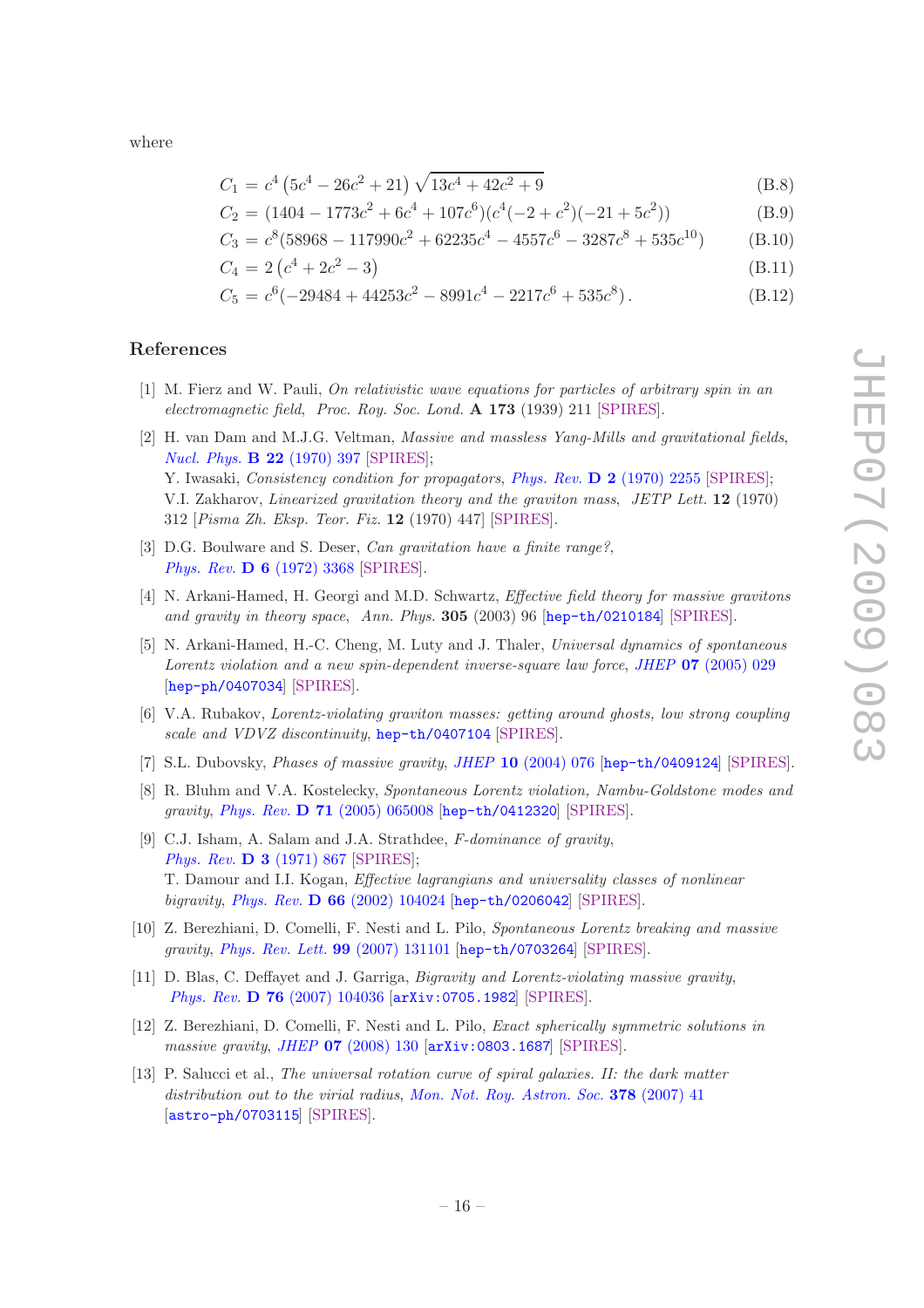- <span id="page-17-0"></span>[14] P. Salucci, F. Walter and A. Borriello, ΛCDM and the distribution of dark matter in galaxies: A constant-density halo around DDO47, [Astron. Astrophys.](http://dx.doi.org/10.1051/0004-6361:20030646) 409 (2003) 53; G. Gentile et al., The dwarf galaxy DDO47 as a dark matter laboratory: testing cusps hiding in triaxial halos, [Astrophys. J.](http://dx.doi.org/10.1086/498939) 634 (2005) 145.
- <span id="page-17-1"></span>[15] I.Yu. Kobzarev, L.B. Okun and I.Ya. Pomeranchuk, On the possibility of observing mirror particles, Sov. J. Nucl. Phys. 3 (1966) 837 [Yad. Fiz. 3 (1966) 1154]; S.G. Blinnikov and M.Yu. Khlopov, Possible astronomical effects of mirror particles, Sov. Astron. 27 (1983) 371 [Astron. Zh. 60 (1983) 632] [\[SPIRES\]](http://www-spires.slac.stanford.edu/spires/find/hep/www?j=SAAJA,27,371); R. Foot, H. Lew and R.R. Volkas, A model with fundamental improper space-time symmetries, [Phys. Lett.](http://dx.doi.org/10.1016/0370-2693(91)91013-L)  $\bf{B}$  272 (1991) 67 [\[SPIRES\]](http://www-spires.slac.stanford.edu/spires/find/hep/www?j=PHLTA,B272,67); For asymmetric case, see Z.G. Berezhiani, A.D. Dolgov and R.N. Mohapatra, Asymmetric inflationary reheating and the nature of mirror Universe, [Phys. Lett.](http://dx.doi.org/10.1016/0370-2693(96)00219-5) **B** 375 (1996) 26 [[hep-ph/9511221](http://arxiv.org/abs/hep-ph/9511221)] [\[SPIRES\]](http://www-spires.slac.stanford.edu/spires/find/hep/www?eprint=HEP-PH/9511221); Z. Berezhiani, Astrophysical implications of the mirror world with broken mirror parity, Acta Phys. Pol. B 27 (1996) 1503 [[hep-ph/9602326](http://arxiv.org/abs/hep-ph/9602326)] [\[SPIRES\]](http://www-spires.slac.stanford.edu/spires/find/hep/www?j=APPOA,B27,1503).
- <span id="page-17-2"></span>[16] Z. Berezhiani, Mirror world and its cosmological consequences, [Int. J. Mod. Phys.](http://dx.doi.org/10.1142/S0217751X04020075) A 19 (2004) 3775 [[hep-ph/0312335](http://arxiv.org/abs/hep-ph/0312335)] [\[SPIRES\]](http://www-spires.slac.stanford.edu/spires/find/hep/www?j=IMPAE,A19,3775); Unified picture of ordinary and dark matter genesis, Eur. Phys. J.  $ST$  163 (2008) 271 [\[SPIRES\]](http://www-spires.slac.stanford.edu/spires/find/hep/www?j=00619,163,271); Through the looking-glass: Alice's adventures in mirror world, [hep-ph/0508233](http://arxiv.org/abs/hep-ph/0508233) [\[SPIRES\]](http://www-spires.slac.stanford.edu/spires/find/hep/www?eprint=HEP-PH/0508233).
- <span id="page-17-3"></span>[17] L. Bento and Z. Berezhiani, Leptogenesis via collisions: the lepton number leaking to the hidden sector, [Phys. Rev. Lett.](http://dx.doi.org/10.1103/PhysRevLett.87.231304) 87 (2001) 231304 [[hep-ph/0107281](http://arxiv.org/abs/hep-ph/0107281)] [\[SPIRES\]](http://www-spires.slac.stanford.edu/spires/find/hep/www?eprint=HEP-PH/0107281); Baryogenesis: the lepton leaking mechanism, Fortsch. Phys. 50 (2002) 489 [hep-ph/0111116](http://arxiv.org/abs/hep-ph/0111116) [\[SPIRES\]](http://www-spires.slac.stanford.edu/spires/find/hep/www?eprint=HEP-PH/0111116).
- <span id="page-17-4"></span>[18] B. Holdom, Two U(1)'s and epsilon charge shifts, [Phys. Lett.](http://dx.doi.org/10.1016/0370-2693(86)91377-8) **B 166** (1986) 196 [\[SPIRES\]](http://www-spires.slac.stanford.edu/spires/find/hep/www?j=PHLTA,B166,196); S.L. Glashow, Positronium versus the mirror universe, [Phys. Lett.](http://dx.doi.org/10.1016/0370-2693(86)90540-X) B 167 (1986) 35 [\[SPIRES\]](http://www-spires.slac.stanford.edu/spires/find/hep/www?j=PHLTA,B167,35).
- <span id="page-17-5"></span>[19] R. Foot and R.R. Volkas, Neutrino physics and the mirror world: how exact parity symmetry explains the solar neutrino deficit, the atmospheric neutrino anomaly and the LSND experiment, Phys. Rev.  $\bf{D}$  52 [\(1995\) 6595](http://dx.doi.org/10.1103/PhysRevD.52.6595) [[hep-ph/9505359](http://arxiv.org/abs/hep-ph/9505359)] [\[SPIRES\]](http://www-spires.slac.stanford.edu/spires/find/hep/www?eprint=HEP-PH/9505359); Z.G. Berezhiani and R.N. Mohapatra, Reconciling present neutrino puzzles: sterile neutrinos as mirror neutrinos, Phys. Rev.  $\overline{D}$  52 [\(1995\) 6607](http://dx.doi.org/10.1103/PhysRevD.52.6607) [[hep-ph/9505385](http://arxiv.org/abs/hep-ph/9505385)] [\[SPIRES\]](http://www-spires.slac.stanford.edu/spires/find/hep/www?eprint=HEP-PH/9505385); Z. Berezhiani and L. Bento, Neutron-mirror neutron oscillations: how fast might they be?, [Phys. Rev. Lett.](http://dx.doi.org/10.1103/PhysRevLett.96.081801) 96 (2006) 081801 [[hep-ph/0507031](http://arxiv.org/abs/hep-ph/0507031)] [\[SPIRES\]](http://www-spires.slac.stanford.edu/spires/find/hep/www?eprint=HEP-PH/0507031).
- <span id="page-17-6"></span>[20] Z. Berezhiani, D. Comelli and F.L. Villante, The early mirror universe: inflation, baryogenesis, nucleosynthesis and dark matter, *[Phys. Lett.](http://dx.doi.org/10.1016/S0370-2693(01)00217-9)* **B 503** (2001) 362 [[hep-ph/0008105](http://arxiv.org/abs/hep-ph/0008105)] [\[SPIRES\]](http://www-spires.slac.stanford.edu/spires/find/hep/www?eprint=HEP-PH/0008105); A.Y. Ignatiev and R.R. Volkas, Mirror dark matter and large scale structure, Phys. Rev. D 68 [\(2003\) 023518](http://dx.doi.org/10.1103/PhysRevD.68.023518) [[hep-ph/0304260](http://arxiv.org/abs/hep-ph/0304260)] [\[SPIRES\]](http://www-spires.slac.stanford.edu/spires/find/hep/www?eprint=HEP-PH/0304260); Z. Berezhiani, P. Ciarcelluti, D. Comelli and F.L. Villante, Structure formation with mirror dark matter: CMB and LSS, [Int. J. Mod. Phys.](http://dx.doi.org/10.1142/S0218271805005165) D 14 (2005) 107 [[astro-ph/0312605](http://arxiv.org/abs/astro-ph/0312605)] [\[SPIRES\]](http://www-spires.slac.stanford.edu/spires/find/hep/www?eprint=ASTRO-PH/0312605).
- <span id="page-17-7"></span>[21] Z. Berezhiani, L. Pilo and N. Rossi, Mirror matter, mirror gravity and galactic rotational curves, [arXiv:0902.0146](http://arxiv.org/abs/0902.0146) [\[SPIRES\]](http://www-spires.slac.stanford.edu/spires/find/hep/www?eprint=0902.0146).
- <span id="page-17-8"></span>[22] M. Bañados, P.G. Ferreira and C. Skordis, *Eddington-Born-Infeld gravity and the large scale* structure of the Universe, Phys. Rev.  $D$  79 [\(2009\) 063511](http://dx.doi.org/10.1103/PhysRevD.79.063511) [[arXiv:0811.1272](http://arxiv.org/abs/0811.1272)] [\[SPIRES\]](http://www-spires.slac.stanford.edu/spires/find/hep/www?eprint=0811.1272).
- <span id="page-17-9"></span>[23] C.M. Will, The confrontation between general relativity and experiment, Living Rev. Rel. 9 (2005) 3 [[gr-qc/0510072](http://arxiv.org/abs/gr-qc/0510072)] [\[SPIRES\]](http://www-spires.slac.stanford.edu/spires/find/hep/www?eprint=GR-QC/0510072).